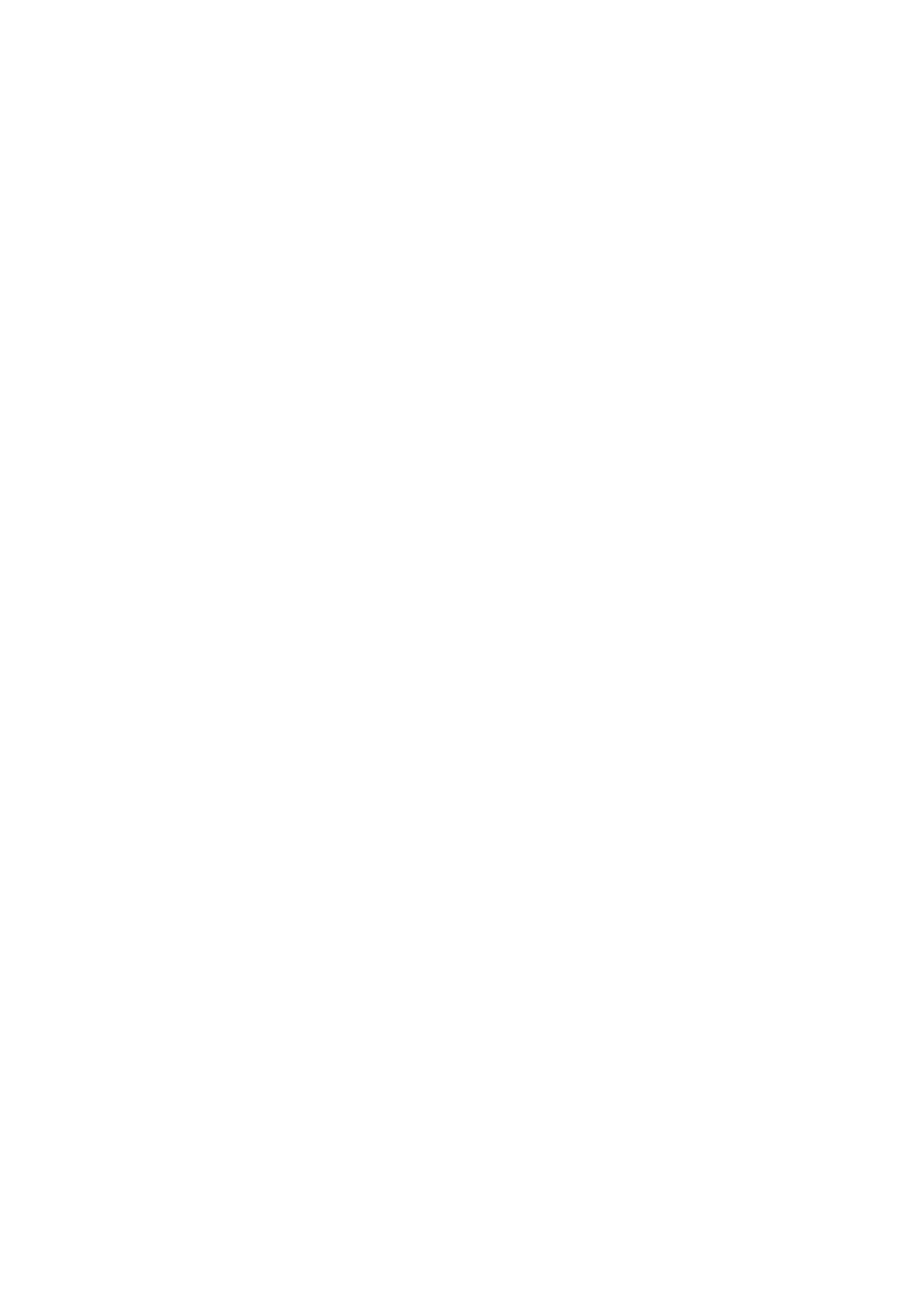## Table of Contents

| Table of Contents                                 | 1  |
|---------------------------------------------------|----|
| The Salzgitter Group in Figures                   | 2  |
| Profitability of the Group and its Business Units | 3  |
| Profitability of the Group                        | 3  |
| Strip Steel Business Unit                         | 5  |
| Plate / Section Steel Business Unit               | 8  |
| Mannesmann Business Unit                          | 10 |
| Trading Business Unit                             | 12 |
| <b>Technology Business Unit</b>                   | 13 |
| Industrial Participations / Consolidation         | 14 |
| <b>Financial Position and Net Assets</b>          | 15 |
| Employees                                         | 16 |
| Forecast, Opportunities and Risk Report           | 17 |
| Interim Financial Statements                      | 20 |
| <b>Notes</b>                                      | 24 |
|                                                   |    |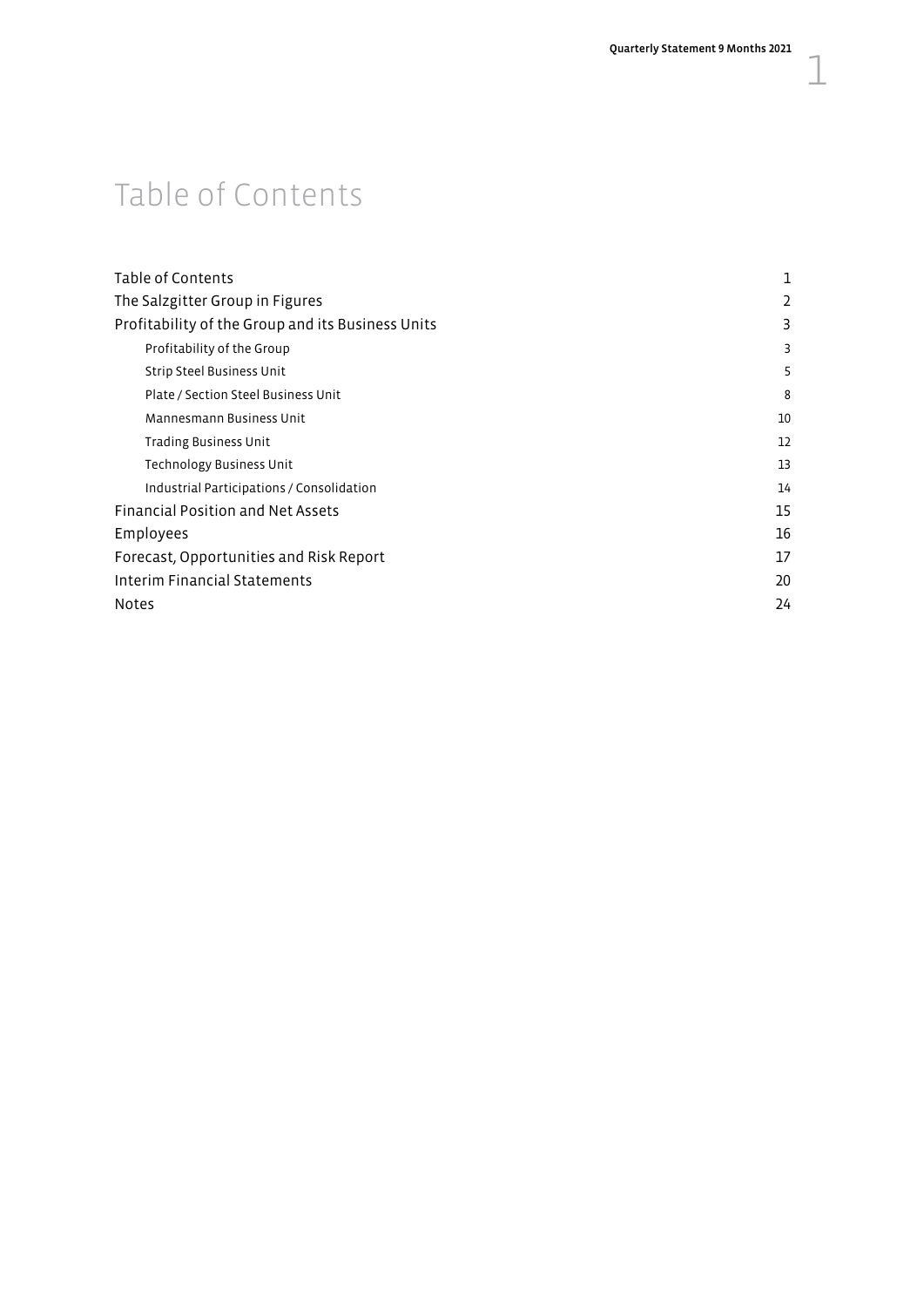## <span id="page-3-0"></span>The Salzgitter Group in Figures

|                                                            |              | 9M 2021    | 9M 2020    | $+/-$    |
|------------------------------------------------------------|--------------|------------|------------|----------|
| Crude steel production                                     | kt           | 5,071.2    | 4,334.2    | 737.0    |
| <b>External sales</b>                                      | €m           | 7,001.7    | 5,264.3    | 1.737.4  |
| <b>Strip Steel Business Unit</b>                           | €m           | 1,852.0    | 1,384.9    | 467.1    |
| Plate/Section Steel Business Unit                          | € m          | 689.1      | 530.3      | 158.7    |
| Mannesmann Business Unit                                   | € m          | 812.2      | 723.3      | 88.9     |
| <b>Trading Business Unit</b>                               | €m           | 2,546.8    | 1,667.9    | 878.9    |
| Technology Business Unit                                   | € m          | 979.5      | 853.6      | 125.9    |
| Industrial Participations/Consolidation                    | €m           | 122.1      | 104.2      | 17.9     |
| EBIT before depreciation and amortization (EBITDA)         | €m           | 866.8      | 35.5       | 831.3    |
| Earnings before interest and taxes (EBIT)                  | €m           | 646.5      | $-183.7$   | 830.3    |
| Earnings before taxes (EBT)                                | €m           | 604.5      | $-224.4$   | 828.9    |
| <b>Strip Steel Business Unit</b>                           | € m          | 237.6      | $-94.9$    | 332.5    |
| Plate/Section Steel Business Unit                          | € m          | $-8.0$     | $-64.7$    | 56.7     |
| Mannesmann Business Unit                                   | €m           | $-20.1$    | $-48.3$    | 28.1     |
| <b>Trading Business Unit</b>                               | €m           | 282.4      | $-22.9$    | 305.3    |
| Technology Business Unit                                   | $\epsilon$ m | 40.9       | $-13.8$    | 54.7     |
| Industrial Participations/Consolidation                    | € m          | 71.6       | 20.2       | 51.4     |
| <b>Consolidated result</b>                                 | €m           | 467.7      | $-243.0$   | 710.6    |
| Earnings per share - basic                                 | €            | 8.56       | $-4.54$    | 13.09    |
| Return on capital employed (ROCE) <sup>1)</sup>            | $\%$         | 20.0       | $-8.1$     | 28.1     |
| Cash flow from operating activities                        | €m           | 123.0      | -96.5      | 219.6    |
| Investments <sup>2)</sup>                                  | €m           | 258.5      | 291.6      | - 33.1   |
| Depreciation/amortization <sup>2) 3)</sup>                 | €m           | $-220.3$   | $-219.2$   | $-1.0$   |
| <b>Total assets</b>                                        | €m           | 9,542.2    | 7,989.9    | 1,552.3  |
| Non-current assets                                         | €m           | 4,280.0    | 4,188.8    | 91.2     |
| <b>Current assets</b>                                      | €m           | 5,262.2    | 3,801.1    | 1,461.1  |
| of which inventories                                       | € m          | 2,696.8    | 1,871.3    | 825.5    |
| of which cash and cash equivalents                         | € m          | 360.2      | 339.0      | 21.2     |
| Equity                                                     | €m           | 3,293.8    | 2,631.6    | 662.2    |
| <b>Liabilities</b>                                         | €m           | 6,248.4    | 5,358.3    | 890.1    |
| Non-current liabilities                                    | € m          | 3,258.8    | 3,653.8    | $-394.9$ |
| <b>Current liabilities</b>                                 | €m           | 2,989.6    | 1,704.5    | 1,285.1  |
| of which due to banks <sup>4)</sup>                        | €m           | 850.5      | 913.2      | $-62.7$  |
| Net financial position on the reporting date <sup>5)</sup> | €m           | $-614.6$   | $-498.0$   | $-116.6$ |
| <b>Employees</b>                                           |              |            |            |          |
| Personnel expenses                                         | €m           | $-1,311.3$ | $-1,248.5$ | $-62.8$  |
| Core workforce on the reporting date <sup>6)</sup>         | Empl.        | 22,411     | 22,785     | $-374$   |
| Total workforce on the reporting date <sup>7)</sup>        | Empl.        | 24,338     | 24,546     | $-208$   |

Disclosure of financial data in compliance with IFRS 1) Annualized

 $^{2)}$  Excluding financial assets, as from FY 2019 under initial application of IFRS 16 Leases  $^{3)}$  Scheduled and unscheduled write-downs

 $^{\textrm{\tiny{\textrm{4}}}}$  Current and non-current bank liabilities<br> $^{\textrm{\tiny{\textrm{5}}}}$  Including investments, e.g. securities and structured investments

<sup>6)</sup> Excl. trainee contracts and excl. non-active age-related part-time work

 $7$  Incl. trainee contracts and incl. non-active age-related part-time work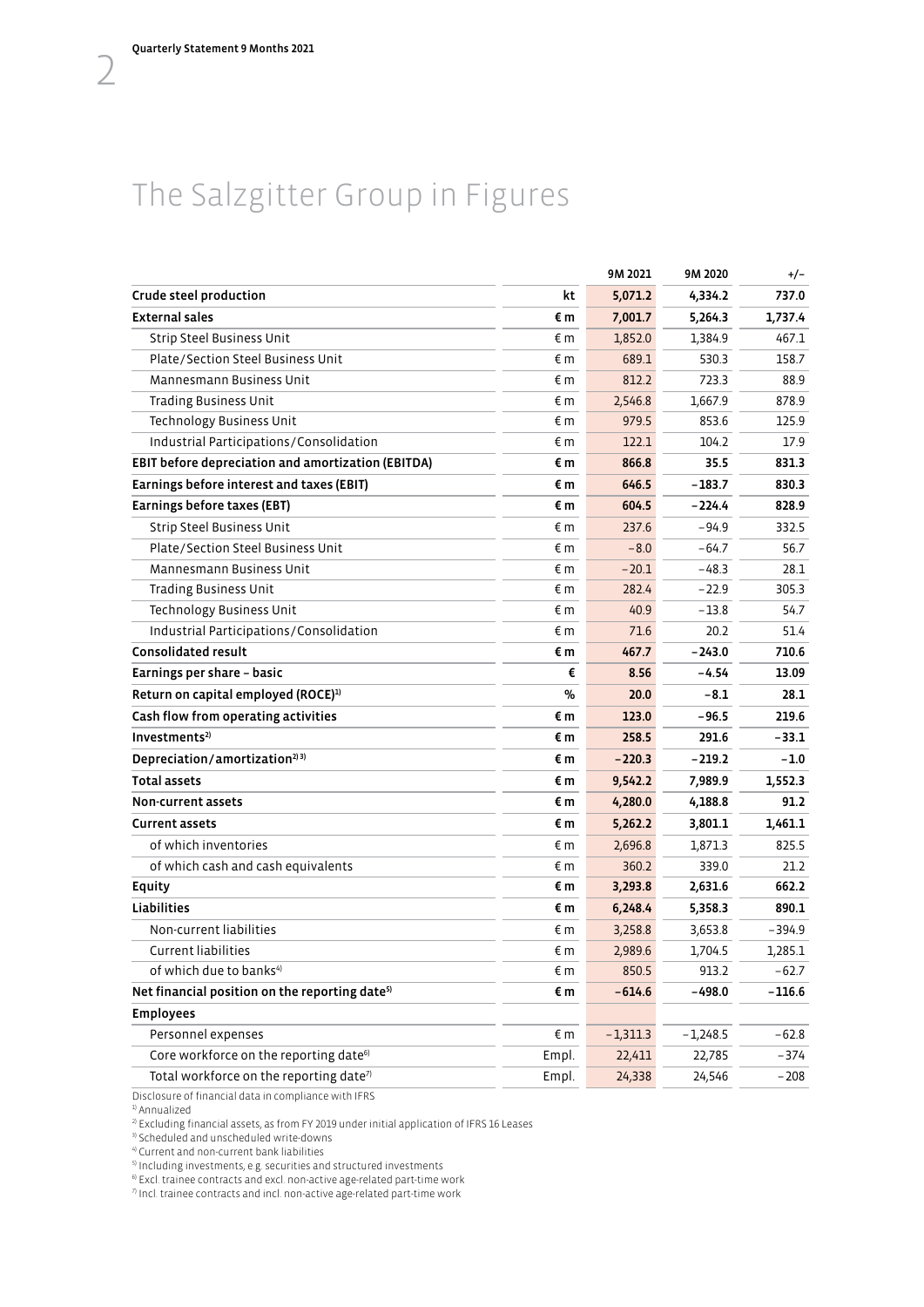## <span id="page-4-0"></span>Profitability of the Group and its Business Units

## Profitability of the Group

|                                                       |              | 03 2021 | 03 20 20 | 9M 2021  | 9M 2020  |
|-------------------------------------------------------|--------------|---------|----------|----------|----------|
| Crude steel production                                | kt           | 1,693.7 | 1,381.5  | 5,071.2  | 4,334.2  |
| <b>External sales</b>                                 | €m           | 2,566.2 | 1,633.4  | 7,001.7  | 5,264.3  |
| EBIT before depreciation and amortization<br>(EBITDA) | $\epsilon$ m | 388.2   | $-14.2$  | 866.8    | 35.5     |
| Earnings before interest and taxes (EBIT)             | $\epsilon$ m | 317.9   | $-84.7$  | 646.5    | $-183.7$ |
| Earnings before taxes (EBT)                           | €m           | 298.8   | $-96.6$  | 604.5    | $-224.4$ |
| <b>Consolidated result</b>                            | €m           | 237.0   | $-98.3$  | 467.7    | $-243.0$ |
| Return on capital employed (ROCE) <sup>1)</sup>       | %            | 29.7    | $-10.9$  | 20.0     | $-8.1$   |
| Investments <sup>2</sup>                              | $\epsilon$ m | 98.1    | 81.7     | 258.5    | 291.6    |
| Depreciation/amortization <sup>2)</sup>               | $\epsilon$ m | $-70.4$ | $-70.5$  | $-220.3$ | $-219.2$ |
| Cash flow from operating activities                   | $\epsilon$ m | $-99.0$ | 25.0     | 123.0    | $-96.5$  |
| Net financial position <sup>3)</sup>                  | €m           |         |          | $-614.6$ | $-498.0$ |
| Equity ratio                                          | $\%$         |         |          | 34.5     | 32.9     |

<sup>1)</sup> Annualized

<sup>2)</sup> Excluding financial assets, as from FY 2019 under initial application of IFRS 16 Leases <sup>3</sup>) Including investments, e.g. securities and structured investments

The Salzgitter Group delivered a pre-tax profit of  $\epsilon$  604.5 million in the first nine months of the financial year 2021 (9M 2020: € –224.4 million). This result was driven by the dynamic uptrend in selling prices through to August that first and foremost impacted the results of the Strip Steel and Trading business units. The latter achieved the highest quarterly and nine-month result in its history. The participating investment in Aurubis AG again delivered a very gratifying earnings contribution (€ 133.5 million; 9M 2020: € 53.4 million). The increase in Salzgitter Group's external sales to €7,001.7 million was due above all to the upturn in prices for rolled steel and notably exceeded the year-earlier figure (9M 2020: € 5,264.3 million). Earnings after taxes came in at € 467.7 million (9M 2020: € –243.0 million). Earnings per share therefore stood at € 8.56 (9M 2020: € –4.54) and return on capital employed at 20.0% (9M 2020: –8.1%). The equity ratio remained at a very sound 34.5%. Due to the reporting-date related increase in working capital, the net financial position of  $\epsilon$ -614.6 million fell considerably short of the level posted on the balance sheet date at year-end 2020 ( $\epsilon$  -431.7 million).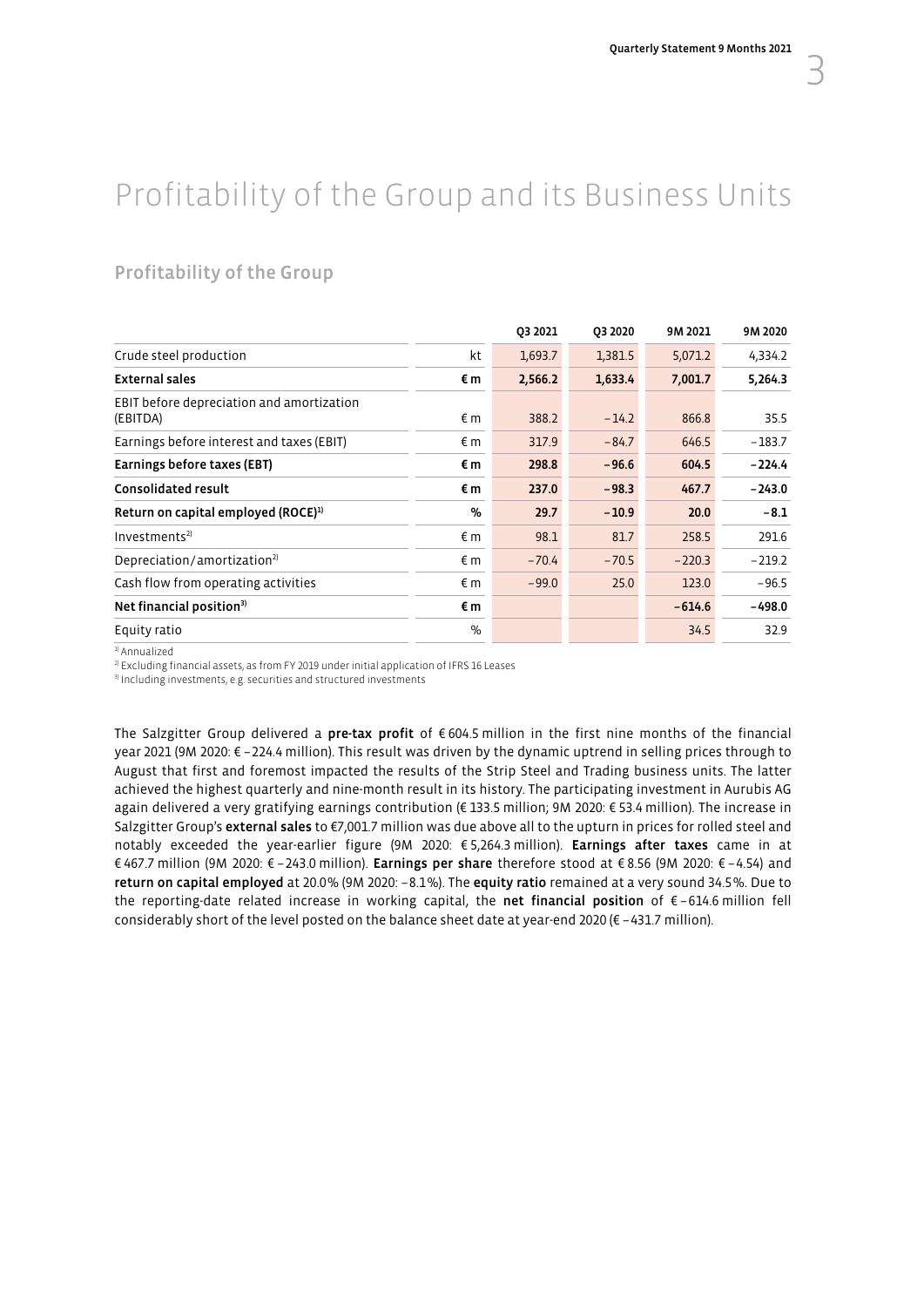### Special items / EBT business units and Group

|                                                |                   | <b>EBT</b><br>Restructuring |            |                          |                          | Impairment/<br>Reversal of<br>impairment |                   | Other                    |                   |                   | <b>EBT</b> without<br>special items |
|------------------------------------------------|-------------------|-----------------------------|------------|--------------------------|--------------------------|------------------------------------------|-------------------|--------------------------|-------------------|-------------------|-------------------------------------|
| In $\epsilon$ million                          | <b>9M</b><br>2021 | 9M<br>2020                  | 9M<br>2021 | 9M<br>2020               | <b>9M</b><br>2021        | 9M<br>2020                               | <b>9M</b><br>2021 | <b>9M</b><br>2020        | <b>9M</b><br>2021 | <b>9M</b><br>2020 |                                     |
| <b>Strip Steel</b>                             | 237.6             | $-94.9$                     |            |                          | -                        | -                                        |                   | $\overline{\phantom{0}}$ | 237.6             | $-94.9$           |                                     |
| Plate/Section Steel                            | $-8.0$            | $-64.7$                     |            |                          | $\overline{\phantom{0}}$ | $\overline{\phantom{0}}$                 |                   | $\overline{\phantom{0}}$ | $-8.0$            | $-64.7$           |                                     |
| Mannesmann                                     | $-20.1$           | $-48.3$                     |            | $\qquad \qquad$          | $\overline{\phantom{0}}$ | $\overline{\phantom{0}}$                 |                   | $\overline{\phantom{0}}$ | $-20.1$           | $-48.3$           |                                     |
| Trading                                        | 282.4             | $-22.9$                     |            | $\overline{\phantom{m}}$ | $\overline{\phantom{0}}$ | $\overline{\phantom{0}}$                 |                   | $\overline{\phantom{m}}$ | 282.4             | $-22.9$           |                                     |
| Technology                                     | 40.9              | $-13.8$                     |            |                          | $\overline{\phantom{0}}$ | $\overline{\phantom{0}}$                 |                   | -                        | 40.9              | $-13.8$           |                                     |
| Industrial<br>Participations/<br>Consolidation | 71.6              | 20.2                        |            |                          | -                        | -                                        |                   | $\overline{\phantom{a}}$ | 71.6              | 20.2              |                                     |
| Group                                          | 604.5             | $-224.4$                    |            |                          |                          |                                          |                   | $\overline{\phantom{0}}$ | 604.5             | $-224.4$          |                                     |
|                                                |                   |                             |            |                          |                          |                                          |                   |                          |                   |                   |                                     |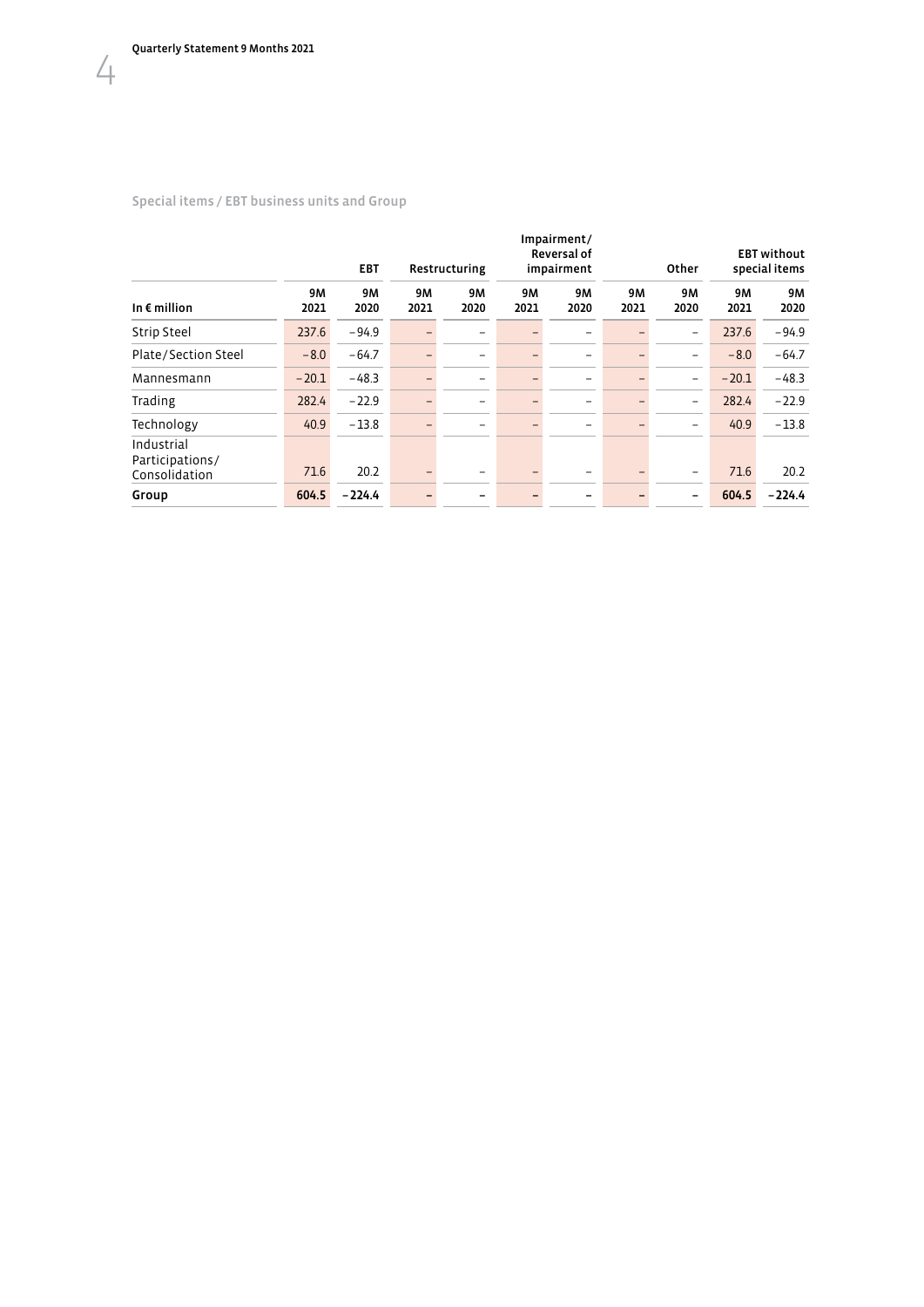## <span id="page-6-0"></span>Strip Steel Business Unit

|                                 |    | 03 20 21 | 03 20 20 | 9M 2021 | 9M 2020 |
|---------------------------------|----|----------|----------|---------|---------|
| Order intake                    | kt | 840.6    | 1,176.9  | 3,075.9 | 3,010.9 |
| Order backlog on reporting date | kt |          |          | 953.2   | 889.6   |
| Crude steel production          | kt | 1,116.6  | 977.6    | 3,215.9 | 2,861.9 |
| Rolled steel production         | kt | 983.8    | 773.0    | 2,783.6 | 2,368.2 |
| Shipments                       | kt | 967.0    | 1,080.8  | 3,208.4 | 3,071.0 |
| Segment sales <sup>1)</sup>     | €m | 873.5    | 649.7    | 2,460.4 | 1,887.6 |
| <b>External sales</b>           | €m | 653.9    | 482.1    | 1,852.0 | 1,384.9 |
| Earnings before taxes (EBT)     | €m | 133.1    | $-25.7$  | 237.6   | $-94.9$ |
|                                 |    |          |          |         |         |

<sup>1)</sup> Including sales with other business units in the Group

### Development of the European steel market

Following the slump in demand caused by the pandemic in the previous year, European steel producers benefited above all from the strong economic upswing in the first half of 2021. Global crude steel output, along with European steelworks' production, has risen steadily since the start of the year, enabling full capacity utilization again. Not only did the order intake in Europe's steelworks increase substantially but prices also rose significantly. The exacerbation of supply chain problems – quite apart from steel products – and the resulting production cuts, in the automotive sector for example, have been also reflected in the steel industry's order intake since middle of the quarter. The resulting semiconductor shortage caused automotive manufacturers to scale back their take-up volumes on a running basis. The demand for steel products is meanwhile being more strongly impacted by the global chip shortage than by the pandemic. The safeguards enacted for the protection of the EU steel market in the form of tariff quotas were extended in their current form in June 2021 for another three years. As a result, drastic increases in imports have been largely averted for the time being.

#### Procurement

#### Iron ore

At 166.90 USD/dmt, the ore price in the first quarter of 2021 had already increased by 88% year on year due to the huge global demand for steel, in conjunction with requirements for iron ore at a persistently high level. Prices continued their uptrend in the second quarter as well, causing IODEX 62% Fe CFR China, the benchmark price for the spot market, to rise to 233.10 USD/dmt by mid-May, marking the highest figure since the introduction of the index in 2008. The iron ore price in the second quarter came in at 200.01 USD/dmt CFR China, up 115% compared with the previous year's quarter. At the start of the third quarter, IODEX 62% Fe was still running at the high level of the two previous months. A downtrend subsequently set in, with prices settling at 94 USD/dmt at the end of the reporting period, their lowest since mid-May 2020. Reports on China's steel industry curbing production due to stronger controls on  $CO<sub>2</sub>$  emissions, also in preparation for the Olympic Winter Games in Beijing at the beginning of the year 2022, caused steel producers and trading companies to apply extreme caution in procuring iron ore. In the context of excellent availability, ore prices came under massive pressure at the end of the summer. Prices that averaged 162.94 USD/dmt in the third quarter were therefore only 38% higher year on year. In order to mitigate the risks resulting from procurement, defined iron ore volumes are hedged to secure against price risks.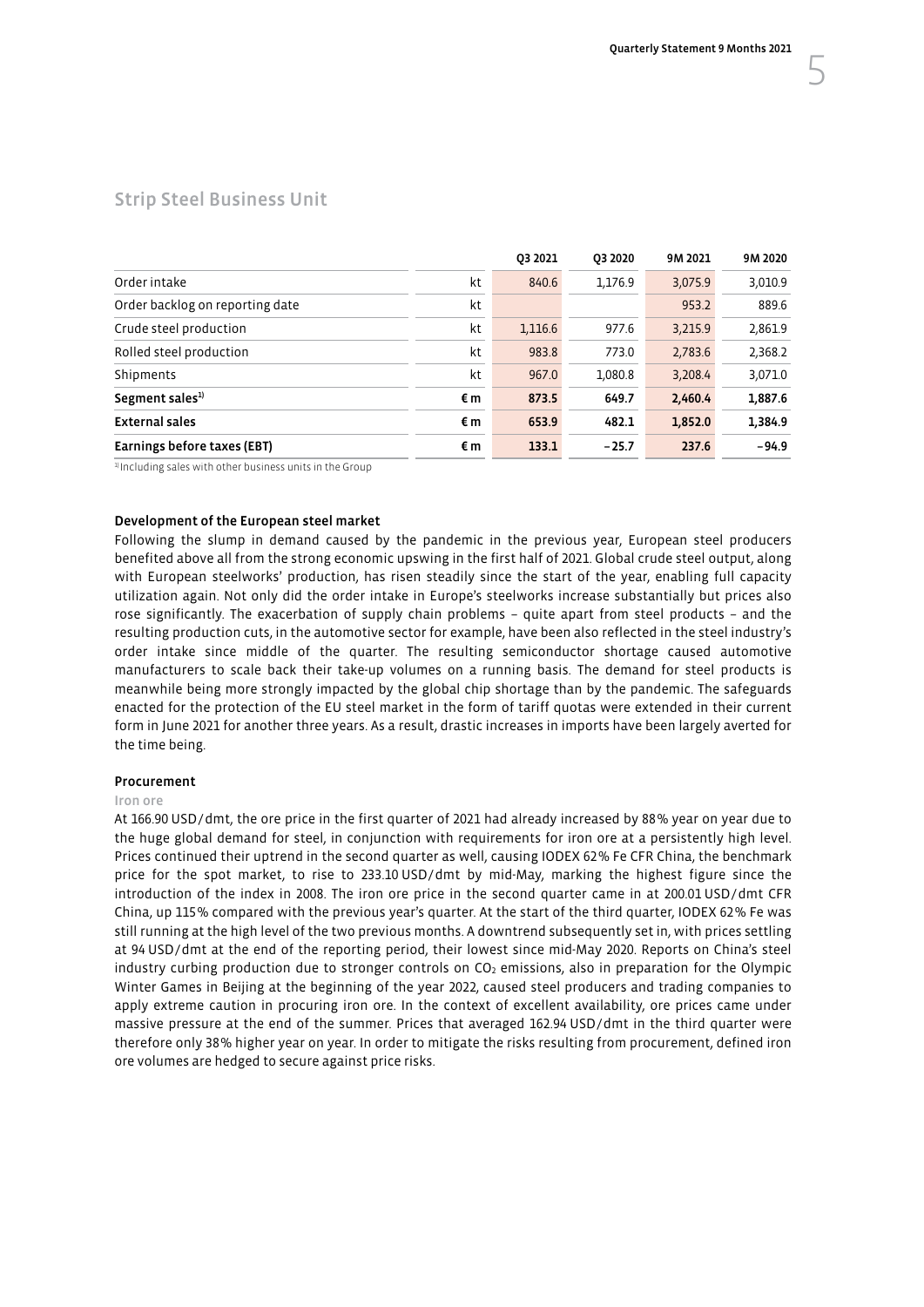In the first quarter of 2021, prices averaged 127.14 USD/t FOB Australia, down 18% compared with the previous year's quarter. As from the middle of the second quarter, prices had risen again, up to 194 USD/t FOB Australia by the end of June. The significant price hike largely resulted from the Chinese government's import ban on Australian coal imposed in October 2020, which led to Chinese consumers covering their ongoing strong demand in other parts of the world. Compared with the FOB Australia benchmark price, this resulted in tangibly higher prices for coal not originating from Australia. Consumers outside China were therefore forced to cover their spot requirements in Australia. In the second quarter, prices averaged 137.46 USD/t FOB Australia, reflecting growth of 16% compared with the previous year's quarter. Prices also continued to increase in the third quarter for the aforementioned reasons. The start of July therefore saw the 200 USD/t FOB Australia exceeded. By the beginning of September, the index had already risen to 300 USD/t, only to climb to a new record high of 408.50 USD/t FOB Australia within the space of a few days. CFR China prices rose even more swiftly to just under 600 USD/t by the end of September. At the end of the quarter, prices averaged 263.66 USD/t FOB Australia, marking an increase of 130% compared with the previous quarter. We hedge defined coking coal volumes in order to mitigate the risks resulting from procurement.

#### Business development

As of the reporting date, the order intake of the Strip Steel Business Unit was only marginally higher compared with the level posted in the year-earlier period that was burdened by the pandemic. This development was caused by order activity dropping off in the third quarter of 2021 given the semiconductor shortages, while also reflecting an increase in bookings in the second half of 2020 due to catch-up effects. Orders on hand increased year on year on the back of strong bookings in the first half of 2021. Crude steel production and rolled steel production were notably higher than in the previous year. In view of the sufficient volumes of slabs available within the group of companies, one blast furnace remained out of operation. With growth in shipments, and thanks to positive price momentum, segment and external sales came in higher year on year. The Strip Steel Business Unit recorded a pre-tax profit of € 237.6 million (9M 2020: € –94.9 million).

#### Investments

Increased customer requirements for galvanized high-strength and ultra-high-strength steel grades are being accommodated through the new strategic "Construction of New Hot Dip Galvanizing Line 3" investment project. Work on the foundations and the construction of the building have been completed. The installation of plant technology is proceeding according to plan.

Furthermore, the construction of a flexible hydrogen-fueled direct reduction plant on a reduced scale is progressing. The foundations and the building construction were completed in the period under review. The plant assembly preparations are going according to plan.

#### SALCOS® (SAlzgitter Low CO2 Steelmaking)

With our SALCOS® concept we are playing a pioneering role in decarbonizing the steel industry. The engineering approach of SALCOS® targets the direct avoidance of  $CO<sub>2</sub>$  emissions in the production process itself by using hydrogen to gradually replace the carbon necessary for steel production based on iron ore, initially by natural gas and then by hydrogen at a later stage in direct reduction plants to be built.

With a view to expediting the implementation of SALCOS® and of already producing 30% of primary steel without coking coal at Salzgitter Flachstahl GmbH by the end of 2025, i. e. two years earlier than planned, we have given the SALCOS® project a new organization structure. The new "SALCOS® Office" that reports directly to the Chief Executive Officer concentrates the entire technical and commercial expertise and is currently preparing the final investment decision for the first stage of SALCOS® planned for mid-year 2022. Further information is available at: 7 https://salcos.salzgitter-ag.com.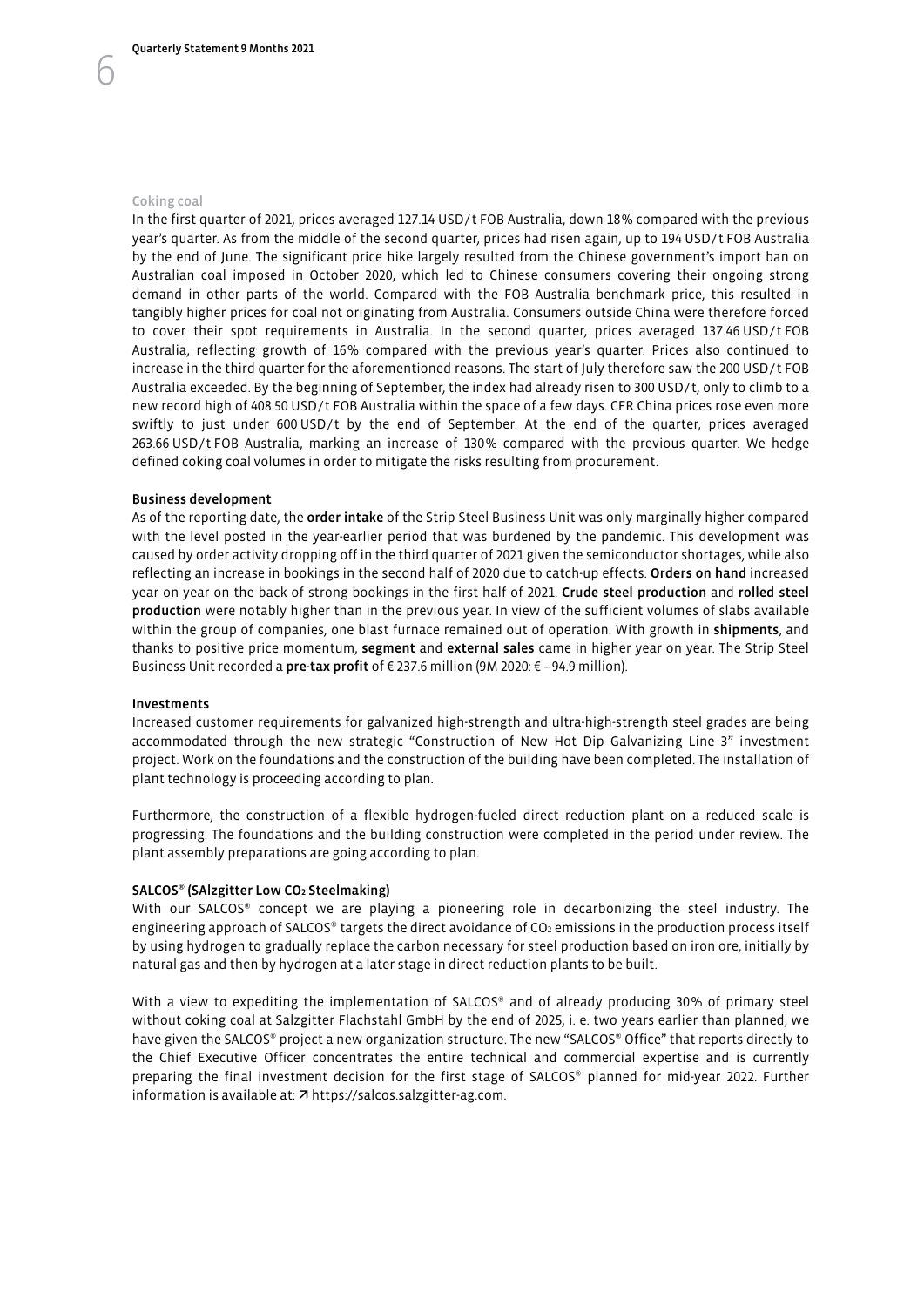#### Expanding the product range to include green strip steel

Since the end of 2020, low CO<sub>2</sub> green steel slabs in a defined range of various dimensions and grades have been produced in Peiner Träger GmbH's mini mill for subsequent processing by SZFG into hot and cold strip. As the first European steel producer, Salzgitter AG obtained conformity statements in accordance with the VERIsteel standard of TÜV SÜD (German technical inspectorate). This method provides proof of product-specific CO2 emissions in steel production and flanks the process of decarbonization. According to this procedure, transitioning the steel production process from the conventional blast furnace route to the electro-steel route achieves reductions of more than 75% in the CO<sub>2</sub> footprint of slabs and more than 66% in that of galvanized coils. The low CO2 steel products already been successfully delivered to prestigious customers such as BMW, Daimler, Bosch Siemens Hausgeräte and Miele.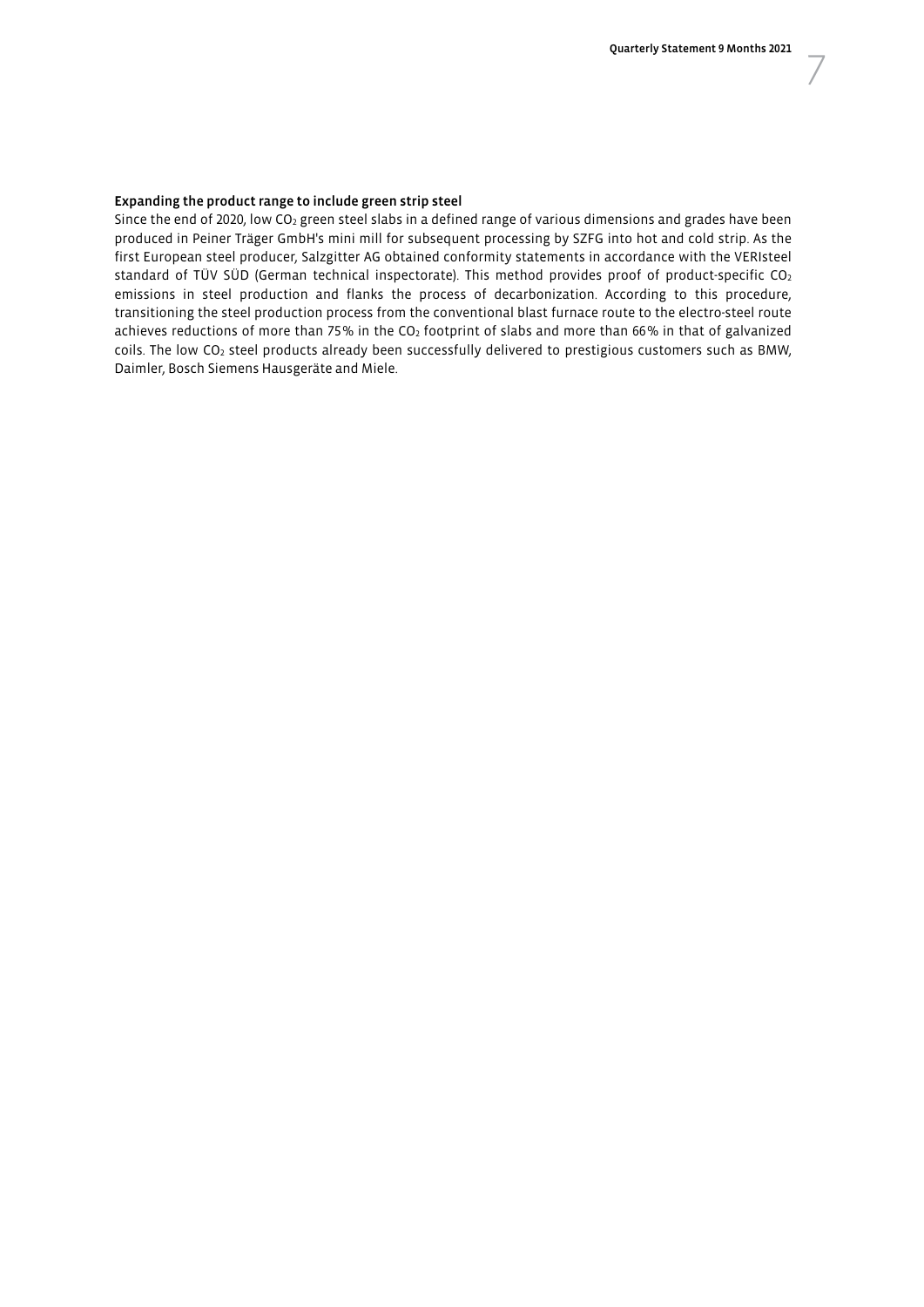## <span id="page-9-0"></span>Plate / Section Steel Business Unit

|                                              |    | 03 20 21 | 03 20 20 | 9M 2021 | 9M 2020 |
|----------------------------------------------|----|----------|----------|---------|---------|
| Order intake <sup>1)</sup>                   | kt | 284.4    | 434.3    | 1,385.7 | 1,399.8 |
| Order backlog <sup>1</sup> on reporting date | kt |          |          | 319.6   | 287.3   |
| Crude steel production                       | kt | 228.7    | 220.8    | 796.7   | 753.2   |
| Rolled steel production                      | kt | 451.4    | 452.8    | 1,501.0 | 1,463.6 |
| Shipments <sup>1)</sup>                      | kt | 457.8    | 432.3    | 1,499.2 | 1,449.4 |
| Segment sales <sup>2)</sup>                  | €m | 503.1    | 306.5    | 1,387.2 | 1,033.3 |
| <b>External sales</b>                        | €m | 243.5    | 167.1    | 689.1   | 530.3   |
| Earnings before taxes (EBT)                  | €m | 19.0     | $-37.8$  | $-8.0$  | $-64.7$ |

<sup>1)</sup> Excluding the DMU Group

2) Including sales with other business units in the Group

#### Market development

The market recovery in the first half of 2021 in the heavy plate segment gradually lost momentum over the summer months. Against the backdrop of dwindling demand, prices came under increasing pressure from high inventory levels and the growing volume of imports, accompanied by greater slab availability. Southern Europe experienced much greater price pressure due to the weaker booking situation compared with Northern Europe, where the capacity utilization of heavy plate producers was still linked to sufficient lead times. The inflow of heavy plate imported from non-EU countries has increased substantially since the second quarter of 2021. In the first nine months, the share of imports from Ukraine and Russia accounted for approximately 65% in the overall volume. India increased and accelerated its imports as well and represents around 10% of the import market. Only the extended safeguard measures are preventing an even higher increase.

Low inventory levels, the significant increase in scrap costs, and the resulting speculation about further price hikes, ensured satisfactory demand in Europe's sections market in the first half of 2021. As a result of the strong demand at the start of the year, order bookings had markedly decreased by the end of September and it became increasingly difficult to secure utilization even though real demand had not changed overall. The explanation is to be found in the speculative buying patterns, both of the stockholding steel trade and of end consumers: it was assumed that the available volumes would become increasingly scarce, making it difficult to secure supplies, and that the prices would continue to rise, prompted by stable demand. This scenario did not play out, however. The reductions in inventory anticipated in August did not take place, and have not occurred in September either. Instead, inventory turnover remained at a weak level, with all manufacturers producing again after downtime in the summer and delivering large volumes. This resulted in the inventory levels held by the stockholding steel trade rising again.

#### Procurement

#### Steel scrap

The German steel scrap market displayed volatility at the start of the reporting period. Robust demand of German steel producers from the middle of the second quarter onward, and the growing need for scrap from the deep-sea market, accompanied by the continued poor availability of new steel scrap, caused tangible price hikes. The price trend in the summer quarter fluctuated within a wide range, with renewed divergence between new scrap in strong demand and export-dependent old scrap. Price rises for old scrap were therefore quoted at somewhat over 6 €/t, whereas new scrap prices were recorded in excess of 25 €/t. Scrap demand slowed notably in August and September due to plant downtimes in the summer. Turkish scrap consumers were also successful in covering their healthy demand during these months at more favorable conditions given the existing supply surplus, above all, from the US and Baltic regions. Scrap prices in Germany therefore came under considerable pressure and, depending on the grade, slipped by up to 72 $\epsilon/t$ .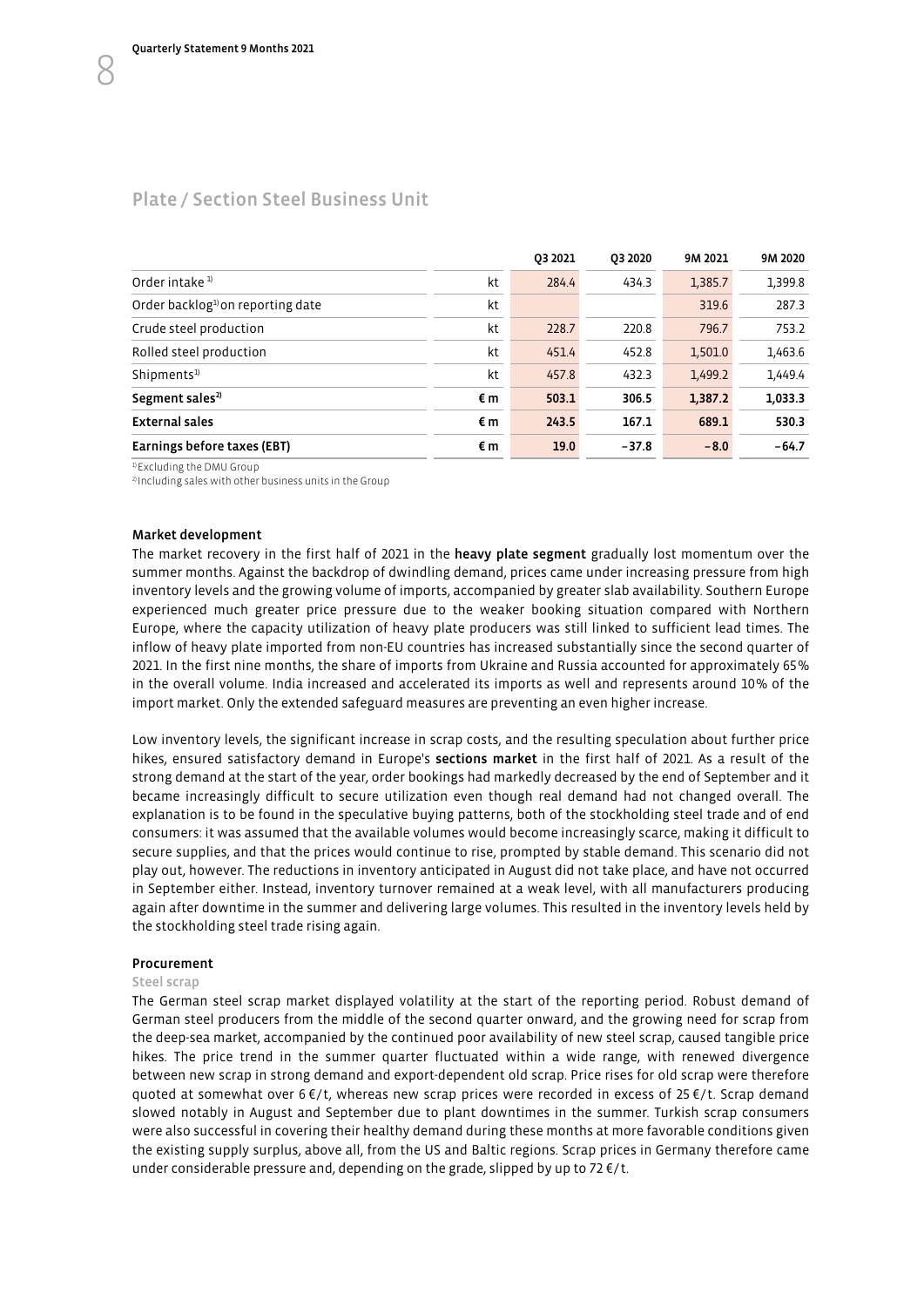#### Business development

Due to the significant downtrend in order activity in the third quarter, the order intake of the Plate / Section Steel Business Unit settled around the year-earlier level on the reporting date. Orders on hand exceeded the low year-earlier figure. Crude steel production and rolled steel production were higher than the level posted in the first nine months of 2020. Segment and external sales clearly outperformed the previous year's levels, with slight growth reported in shipments. Peiner Träger GmbH (PTG) and DEUMU Deutsche Erz und Metall-Union-Group (DMU Group) recorded a price- and volume-induced increase in their revenues and delivered very gratifying pre-tax results. The business unit reported earnings before taxes of € –8.0 million (9M 2020: € –64.7 million). All companies exceeded the figures posted in the previous year's period.

#### Investments

The "New heat treatment line" investment at ILG serves to expand the product portfolio and to achieve a stronger positioning in the higher-end grade segment. Customer feedback is testimony to the high product quality. Production is currently focused on improving throughput, automated operations in all functions, and the timely testing, release and shipment of the volumes produced.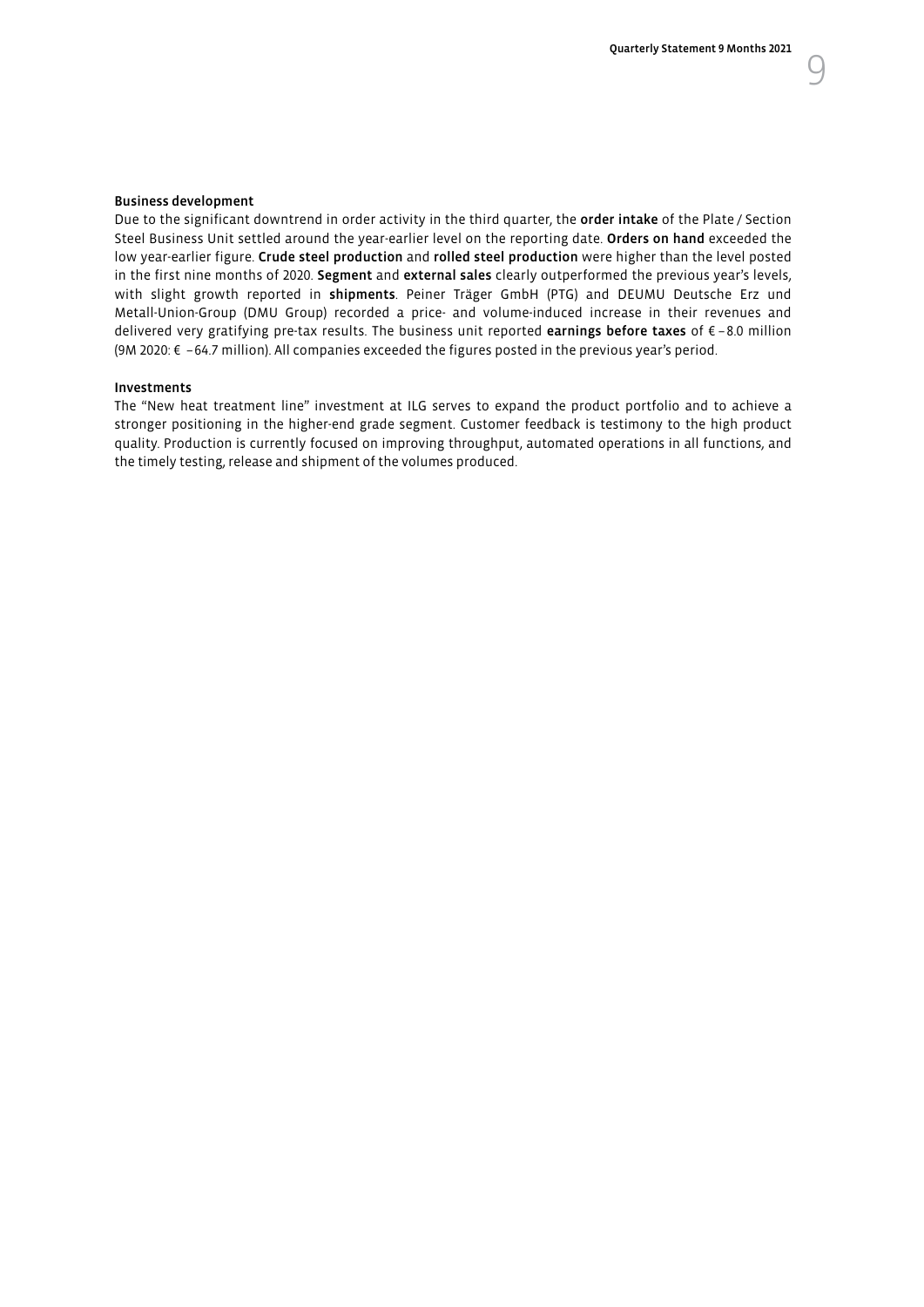### <span id="page-11-0"></span>Mannesmann Business Unit

|                                                              |    | 03 20 21 | 03 20 20 | 9M 2021 | 9M 2020 |
|--------------------------------------------------------------|----|----------|----------|---------|---------|
| Order intake                                                 | €m | 447.9    | 265.1    | 1,328.8 | 762.9   |
| Order backlog on reporting date                              | €m |          |          | 614.7   | 357.7   |
| Crude steel production Hüttenwerke Krupp<br>Mannesmann (30%) | kt | 348.4    | 183.1    | 1,058.6 | 719.0   |
| Shipment tubes <sup>1)</sup>                                 | kt | 104.9    | 87.4     | 297.3   | 300.6   |
| Segment sales <sup>2)</sup>                                  | €m | 451.9    | 299.0    | 1,251.3 | 991.3   |
| <b>External sales</b>                                        | €m | 281.8    | 228.8    | 812.2   | 723.3   |
| Earnings before taxes (EBT)                                  | €m | $-4.6$   | $-25.6$  | $-20.1$ | $-48.3$ |

 $\frac{1}{2}$  Disclosure of volumes measured pursuant to IFRS 15  $\frac{2}{10}$  Including sales with other business units in the Group

#### Market development

The marked uptrend of the economy led to an increase in demand that was, however, not fully reflected in all parts of the steel tubes industry. Over the course of the third quarter, the economic momentum slowed due to the disruption to global supply chains. The global challenges in securing the supply of input material was recently clearly evident in all large vehicle markets and exerted a growing impact on production and sales volumes in the automotive and supplier industries, and consequently on the precision tubes manufacturers' order intake. The third quarter of 2021 reaffirmed the positive trend in the seamless stainless steel tubes segment since the start of the year. The oil and gas business saw a shift in demand in the period under review. The OCTG business recorded a temporary slowdown as opposed to the process and offshore pipeline business that staged a recovery. The markets for medium-diameter line pipes were heavily impacted by the drastic price hikes in input materials. Although projects are still to be had in North and South America, they are not being awarded in the short term for this reason. The project business situation remained subdued overall in Europe, but entered a downtrend in Germany. A difficult project situation was reported in the core markets for largediameter pipes. Changes in the focus of US energy policy, in conjunction with the high steel price level, therefore prompted a reticent approach to investment. New tenders were postponed in anticipation of falling steel prices.

#### Business development

In the first nine months of 2021, the **order intake** of the Mannesmann Business Unit clearly exceeded the level posted in the previous year that was impacted by the pandemic. This figure especially reflects the stronger bookings at the precision tubes group although order intake declined notably over the course of the third quarter, due above all to the semiconductor shortage. The medium-diameter line pipe segment, the stainless steel tubes group and Mannesmann Grossrohr GmbH also recorded an increase in order intake during the period under review. The business unit's **orders on hand** also rose tangibly in comparison with the vear-earlier period. With tube shipments remaining virtually stable, segment and external sales increased, boosted by selling prices. Thanks to considerable profit improvement of the precision tubes group, and given the positive pre-tax result of the medium-diameter line pipe segment, the Mannesmann Business Unit reported earnings **before taxes** of € -20.1 million (9M 2020:  $∈$  -48.3 million).

Outside the consolidated group, the EUROPIPE Group's order intake exceeded the previous year's level. This was principally due to the booking of the "Scarborough Woodside" project at EUROPIPE GmbH in the reporting period. The markedly lower level of the US companies' shipment volumes caused shipments and sales to fall short of the year-earlier figures. As a result, the at-equity contribution of the EP Group was also lower than in the first nine months of 2020.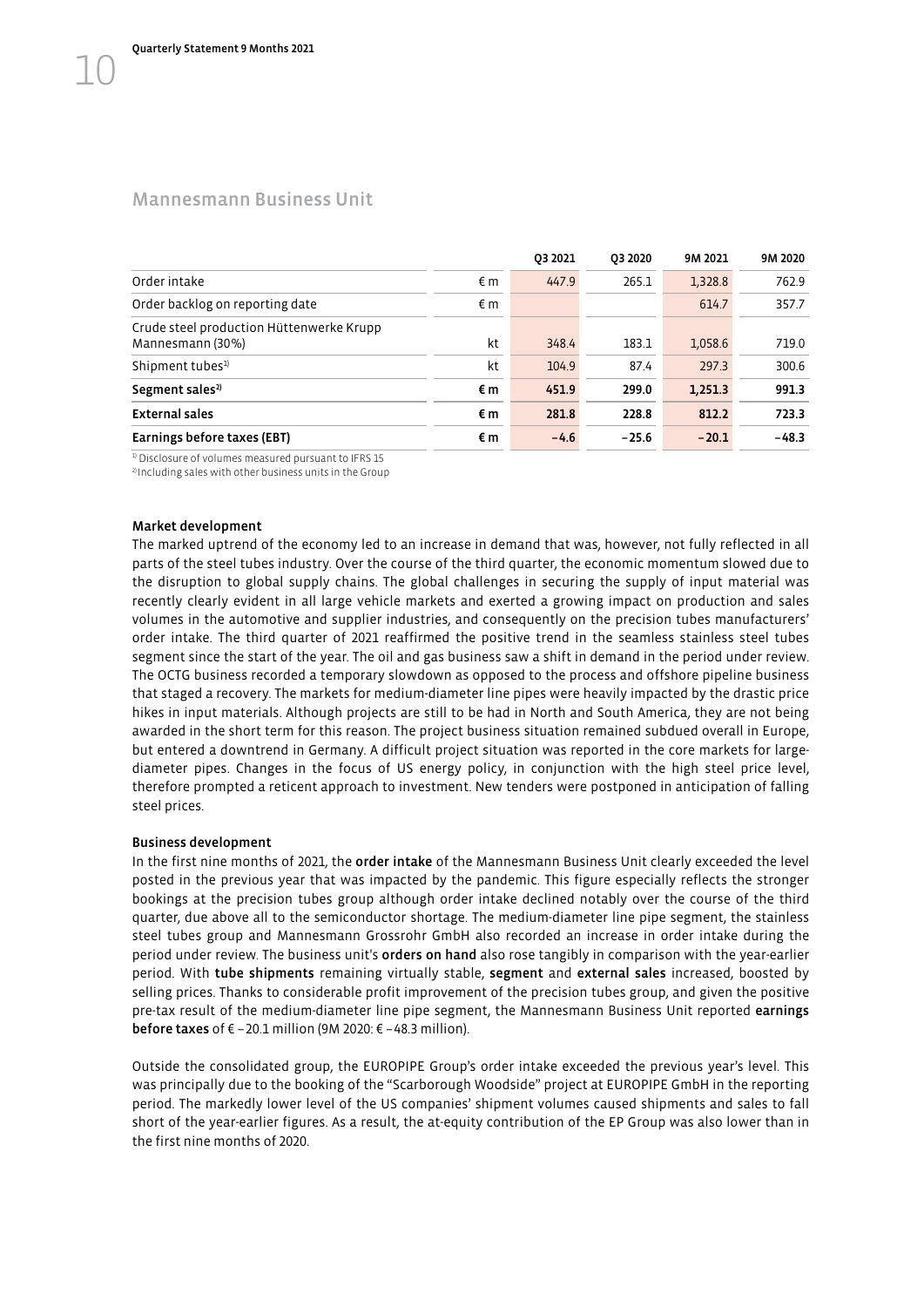#### Investments

Ramping up the new Line 2 of the Mexican precision tubes company at El Salto was consistently expedited. Further sample orders are currently in the final stage of approval at large automotive suppliers. The focus of the stainless steel tubes group in the third quarter was on final acceptance at the Remscheid site of the largest cold pilger line ever built. This investment enables the product portfolio to be systematically extended in the high-end dimension range that is particularly relevant for sophisticated applications in the oil and gas segments and in the petrochemicals industry.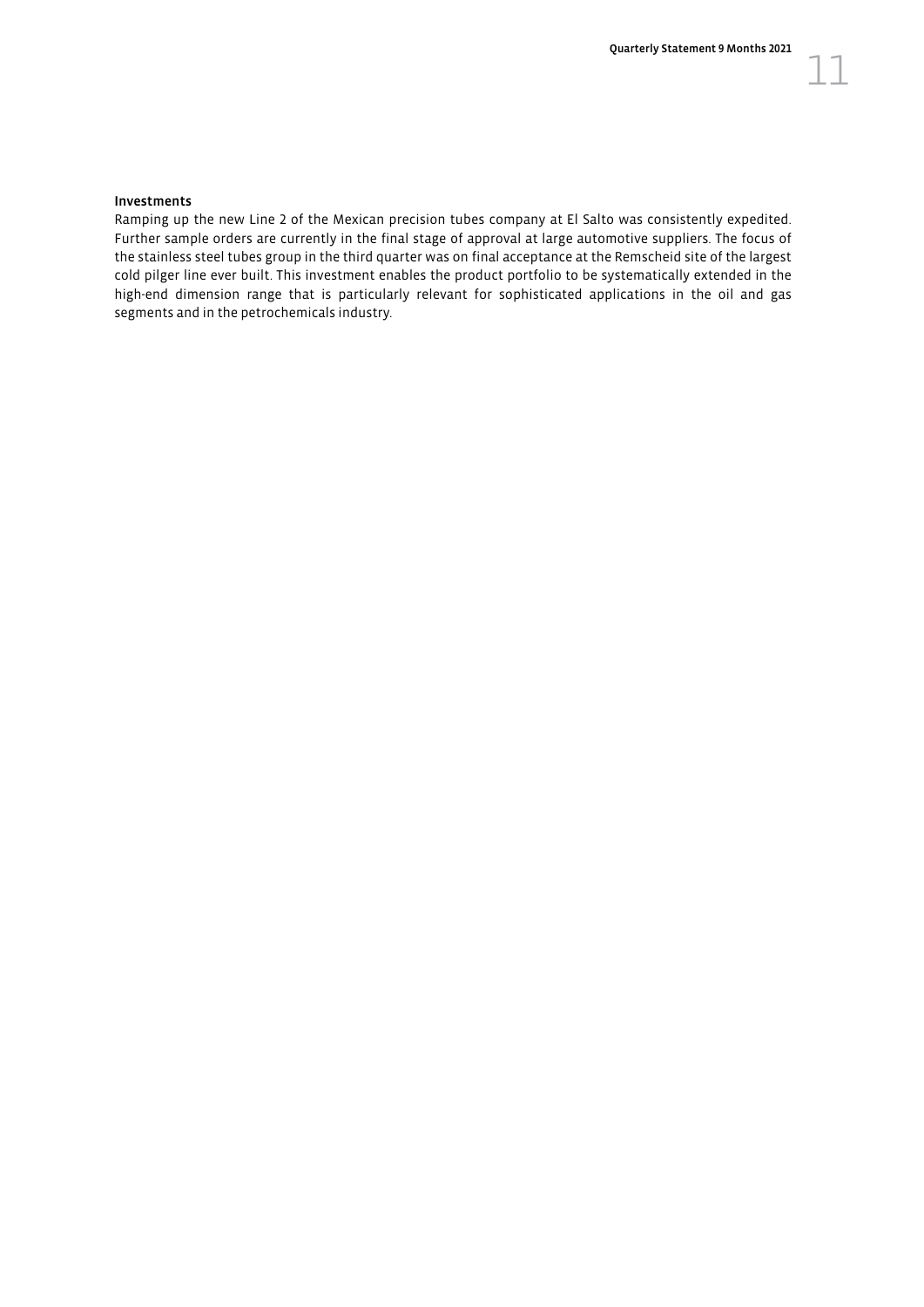### <span id="page-13-0"></span>Trading Business Unit

|                             |    | 03 2021 | 03 2020 | 9M 2021 | 9M 2020 |
|-----------------------------|----|---------|---------|---------|---------|
| Shipments                   | kt | 910.0   | 636.7   | 2.719.6 | 2.361.1 |
| Segment sales <sup>1)</sup> | €m | 1.024.3 | 443.2   | 2.580.5 | 1.683.4 |
| <b>External sales</b>       | €m | 1.008.7 | 438.7   | 2.546.8 | 1.667.9 |
| Earnings before taxes (EBT) | €m | 133.1   | $-7.1$  | 282.4   | $-22.9$ |

<sup>1)</sup> Including sales with other business units in the Group

#### Market development

The first nine months were mainly determined by marked price increases across all product categories, a trend that slowed toward the end of the reporting period and resulted in a high, stable price level. The demand situation in international trading improved in the third quarter, with all business units achieving considerably higher shipment volumes compared with the previous year's period. By contrast, sea freight costs that have risen sharply since the end of the first quarter, combined with a shortage of available freight capacities, had a negative impact on earnings in international trading.

#### Business development

In the first three quarters of 2021, shipments of the Trading Business Unit notably exceeded the previous year's level. The stockholding steel trade, international trading, as well as the UES Group all made contributions to this result. In conjunction with higher prices, volume growth had a positive impact on segment and external sales that were over 50% higher than the figures posted in the first nine months of 2020. Earnings before taxes of € 282.4 million clearly outperformed the previous year's figure (9M 2020: € –22.9 million). This development was due in particular to price increases, along with favorable purchase prices in the stockholding business and at the UES Group. International trading also recorded a positive result above that of the year-earlier period. Proceeds of € 16.7 million from the sale of two properties additionally boosted the business unit's result.

#### Investments

The focus of the Trading Business Unit's investments is on maintaining and upgrading existing facilities. Furthermore, the measures launched as part of the "Salzgitter AG Strategy 2021" and "FitStructure 2.0" will be pursued further. Activities were also concentrated on digitalization projects and on expanding finishing capacities in the European stockholding steel trade and sales.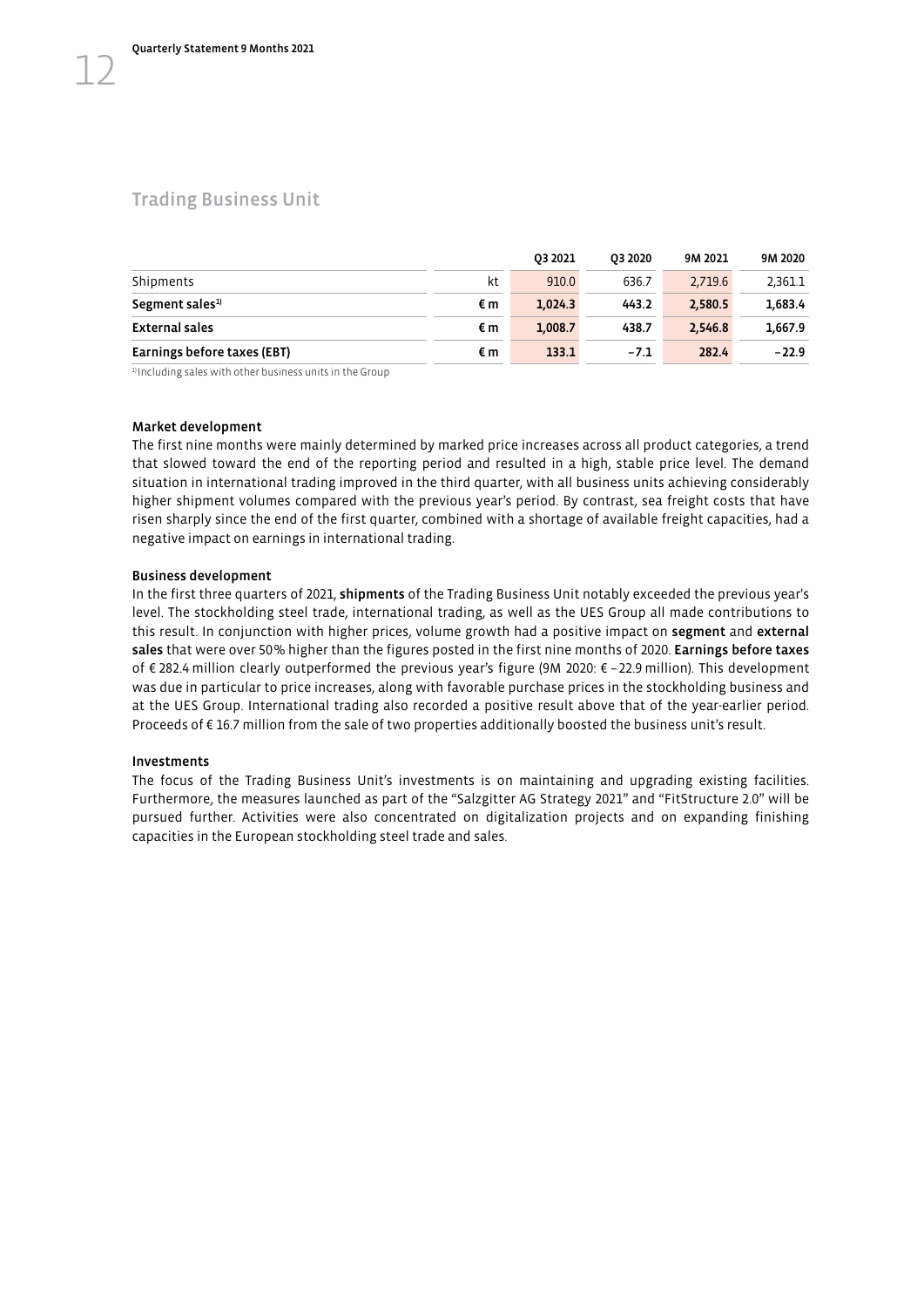### <span id="page-14-0"></span>Technology Business Unit

|                                 |    | 03 20 21 | 03 20 20 | 9M 2021 | 9M 2020 |
|---------------------------------|----|----------|----------|---------|---------|
| Order intake                    | €m | 410.6    | 283.4    | 1,159.3 | 841.9   |
| Order backlog on reporting date | €m |          |          | 886.1   | 626.4   |
| Segment sales <sup>1)</sup>     | €m | 340.5    | 279.1    | 980.0   | 853.9   |
| External sales                  | €m | 340.3    | 279.1    | 979.5   | 853.6   |
| Earnings before taxes (EBT)     | €m | 8.5      | $-3.2$   | 40.9    | $-13.8$ |

1) Including sales with other business units in the Group

#### Market development

According to the statistics of the German Engineering Federation (VDMA), order intake continued to rise in the first nine months of 2021 compared with the previous year's period. Orders increased significantly, above all from abroad and in particular from non-euro countries. Domestic demand also edged up. The dynamic situation described was also reflected in the market for packaging machinery where order activity also improved.

#### Business development

At the end of the third quarter of 2021, the order intake of the Technology Business Unit had risen by more than one third year on year, thereby tracking the market developments. At the KHS Group, new orders in the first nine months exceeded the year-earlier period on the back of sustained healthy demand in the project business. The order intake of the Klöckner DESMA Elastomer Group (KDE Group) and of DESMA Schuhmaschinen GmbH (KDS) also showed gratifying developments. Orders on hand of the business unit, as well as segment and external sales were higher than the previous year's level. With support derived from the accounting profit achieved by selling the pouch business, the KHS Group's pre-tax result significantly outperformed the yearearlier figure. The KDE Group raised its positive result, while KDS continued the uptrend of the second quarter and also generated a positive earnings contribution at the last count. All in all, the Technology Business Unit generated a pre-tax profit of € 40.9 million (9M 2020: €–13.8 million).

The KHS Group continues to rigorously pursue the comprehensive "KHS Future" efficiency and growth program. With a focus on reducing costs and expanding the service business, the program has made a significant contribution to lifting the result and is aimed at promoting the development of the company in the future as well in the fiercely competitive and challenging market environment.

#### Investments

In the reporting period, the Technology Business Unit continued to focus on replacement and streamlining measures. To ensure the steady optimization of organizational workflows, IT projects in Germany and in the international companies were also carried out within the KHS Group. An investment program for strategic realignment is being implemented for the Chinese market.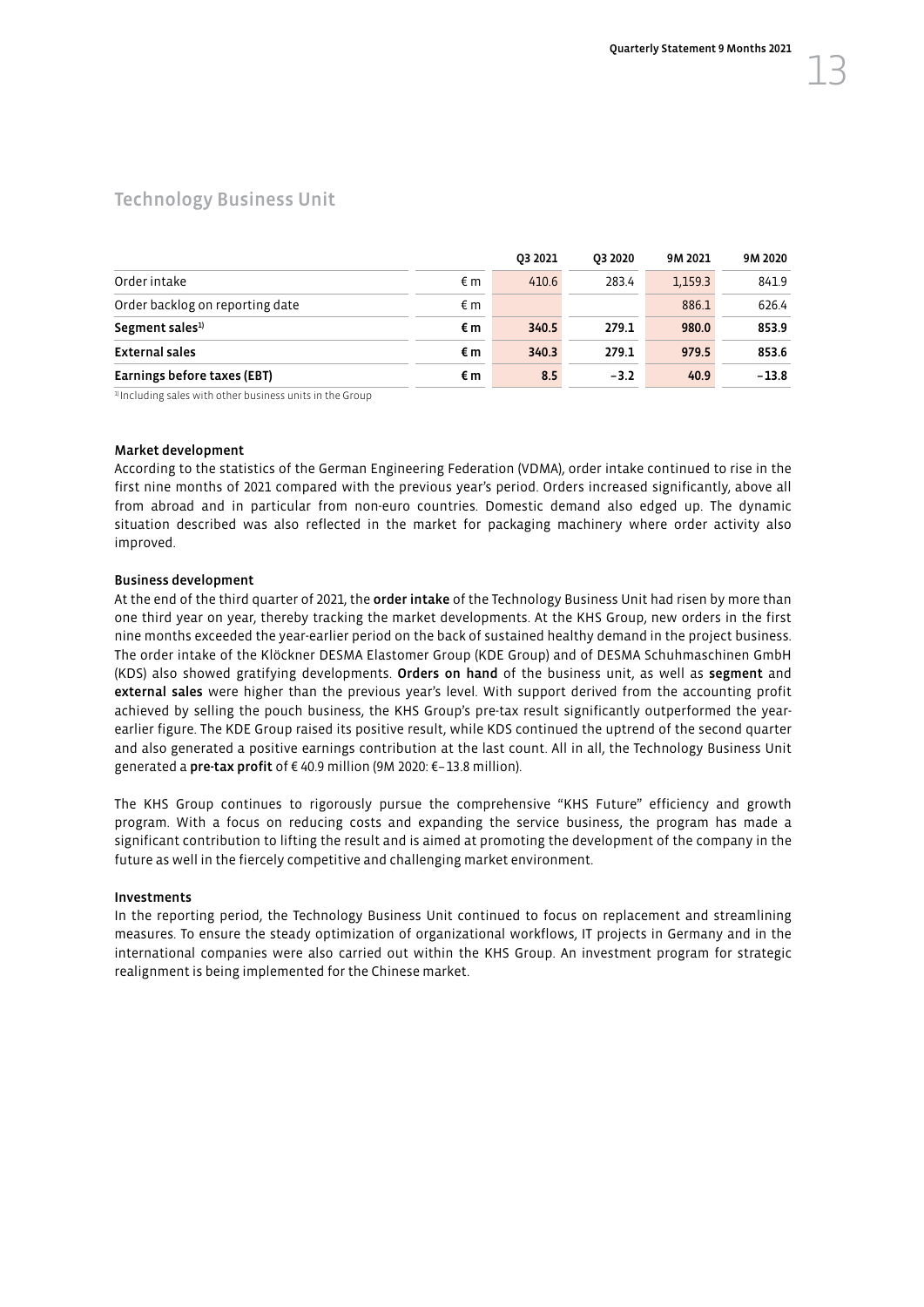<span id="page-15-0"></span> $\perp$ 

## Industrial Participations/Consolidation

|                             |    | 03 2021 | 03 20 20 | 9M 2021 | 9M 2020 |
|-----------------------------|----|---------|----------|---------|---------|
| Sales <sup>1)</sup>         | €m | 252.3   | 154.6    | 729.7   | 508.9   |
| External sales              | €m | 38.0    | 37.6     | 122.1   | 104.2   |
| Earnings before taxes (EBT) | €m | 9.8     | 2.8      | 71.6    | 20.2    |

<sup>1)</sup> Including sales with other business units in the Group

Sales in the Industrial Participations / Consolidation segment, which are based mainly on business in semifinished products with subsidiaries and external parties, increased substantially compared with the first nine months of 2020 due to greater economic activity. External sales also grew markedly as against the year-earlier period.

Earnings before taxes (€ 71.6 million; 9M 2020: € 20.2 million) include a contribution of € 133.5 million from the participating investment in Aurubis AG accounted for using the equity method (9M 2020: € 53.4 million). The results from the valuation of derivatives positions and net interest income from cash management of the consolidated group delivered a negative contribution on balance (€–2.5 million; 9M 2020: € 1.7 million). The companies that mainly operate on behalf of the Group generated a profit again but were nevertheless unable to quite match the year-earlier result that was determined by one-off proceeds from the disposal of a property.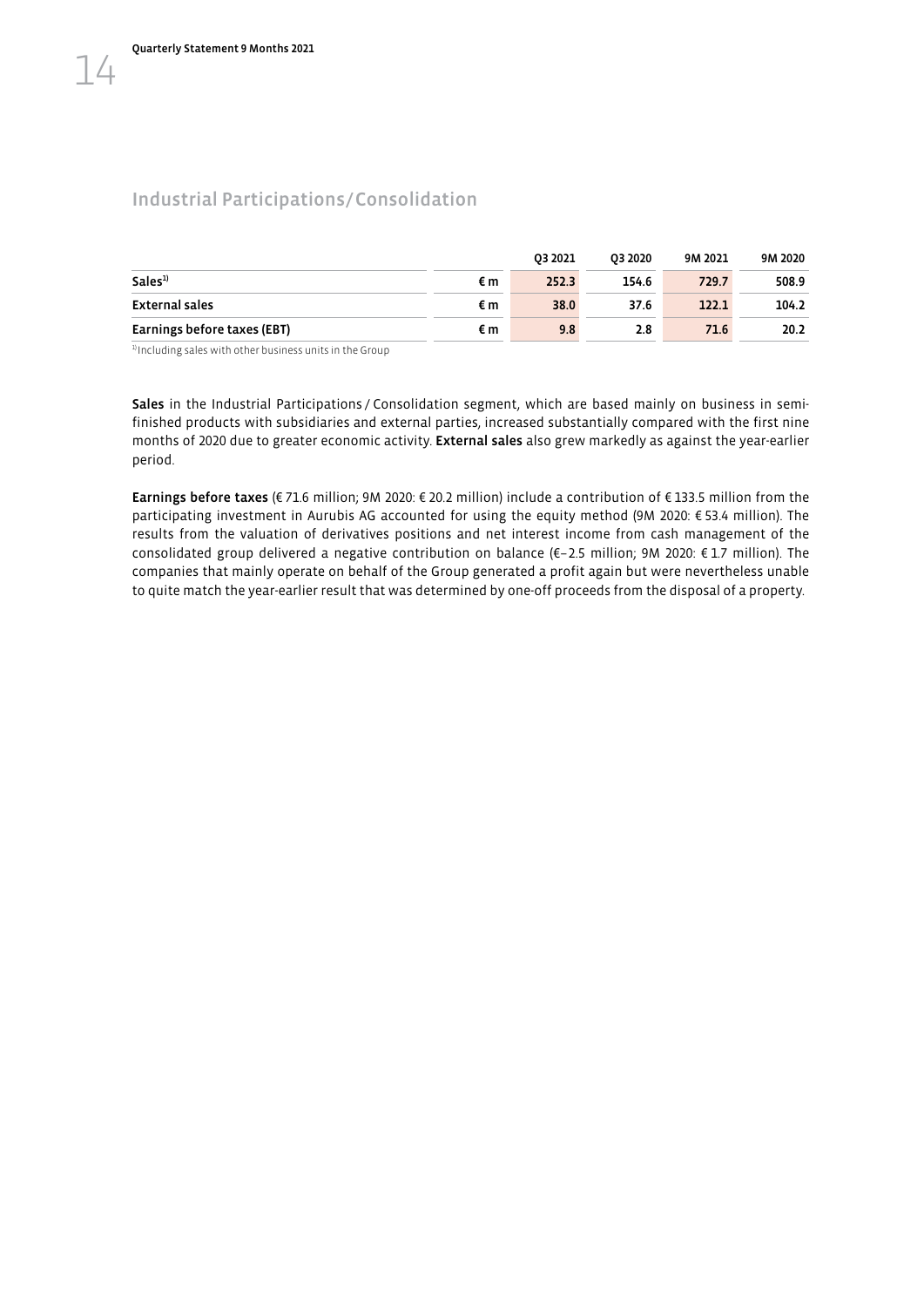## <span id="page-16-0"></span>Financial Position and Net Assets

#### Notes to the balance sheet

The total assets of the Salzgitter Group rose by € 1,305 million in the first nine months of 2021 compared with December 31, 2020.

Non-current assets grew by €36 million as against the last reporting date. The shares in the companies accounted for using the equity method increased notably (€ +105 million). Investments in intangible assets and in property, plant and equipment (€ +259 million) exceeded the level of scheduled depreciation and amortization of fixed assets ( $\epsilon$  – 220 million) in the period under review. In addition, disposals of  $\epsilon$  19 million were recorded. Among other reasons, deferred tax assets (€ –91 million) declined due to the differing inventory valuations applied under IFRS and under tax law. Current assets rose by € 1,269 million in comparison with the last reporting date. This is due in particular to the considerably higher level of inventories (€ +763 million) and the sharp increase in trade receivables, including contract assets (€ +575 million). Furthermore, current other receivables and assets also increased (€ +150 million), along with securities (€ +50 million), which was offset by a decline in cash and cash equivalents (€ –261 million).

On the liabilities side, pension provisions dropped by € –140 million given the higher actuarial rate of 1.4% compared with the end of the previous year (2020/12/31: 1.1%). Moreover, equity increased discernibly on the back of the positive result ( $\epsilon$  +615 million). With the growth in equity and higher total assets, the equity ratio continued to post a sound 34.5%. Non-current liabilities were € –218 million lower overall than the year-earlier figure that, along with lower pension provisions, also reflected the decline in non-current financial liabilities (€ –51 million) and in financial liabilities (€ –22 million). Current liabilities rose by € 907 million. A significant increase in trade payables, including contract liabilities (€ +698 million), along with higher other liabilities (€ +161 million) and provisions (€ +47 million), were reported compared with year-end 2020.

At € –615 million, the net financial position fell considerably short of the level posted on the balance sheet date at year-end 2020 (€ –432 million) due to a reporting-date increase in working capital. Cash investment, including securities (€ 441 million; 2020/12/31: € 659 million), was offset by liabilities of € 1,056 million (2020/12/31: € 1,091 million), of which € 851 million were owed to banks (2020/12/31: € 885 million). As before, assets and liabilities from leasing arrangements are not considered in the net financial position. The higher business volume on the balance sheet date is reflected by the significant rise in trade receivables and trade payables respectively that do not impact the net financial position until the payment date.

#### Notes to the cash flow statement

With a pre-tax profit of € 605 million, a positive cash flow from operating activities of € 123 million was reported (previous year: € –97 million). While the improved result had a positive influence on the operating cash flow, this was offset by the notable increase in working capital.

The cash outflow from investing activities of € -270 million (previous year: € -229 million) mainly reflects progress made in the two major strategic projects, along with regular investment requirements, and mostly comprises disbursements for capital expenditure in intangible assets and in property, plant and equipment (€ –247 million; previous year: € –269 million). In addition, funds were invested in cash investments (€ –50 million).

The repayments of loans and interest payments resulted in a negative cash outflow from financing activities (€ –122 million; previous year: € –28 million).

As a result of the negative overall cash flow, cash and cash equivalents ( $\epsilon$  360 million) decreased accordingly compared with December 31, 2020 (€ 621 million).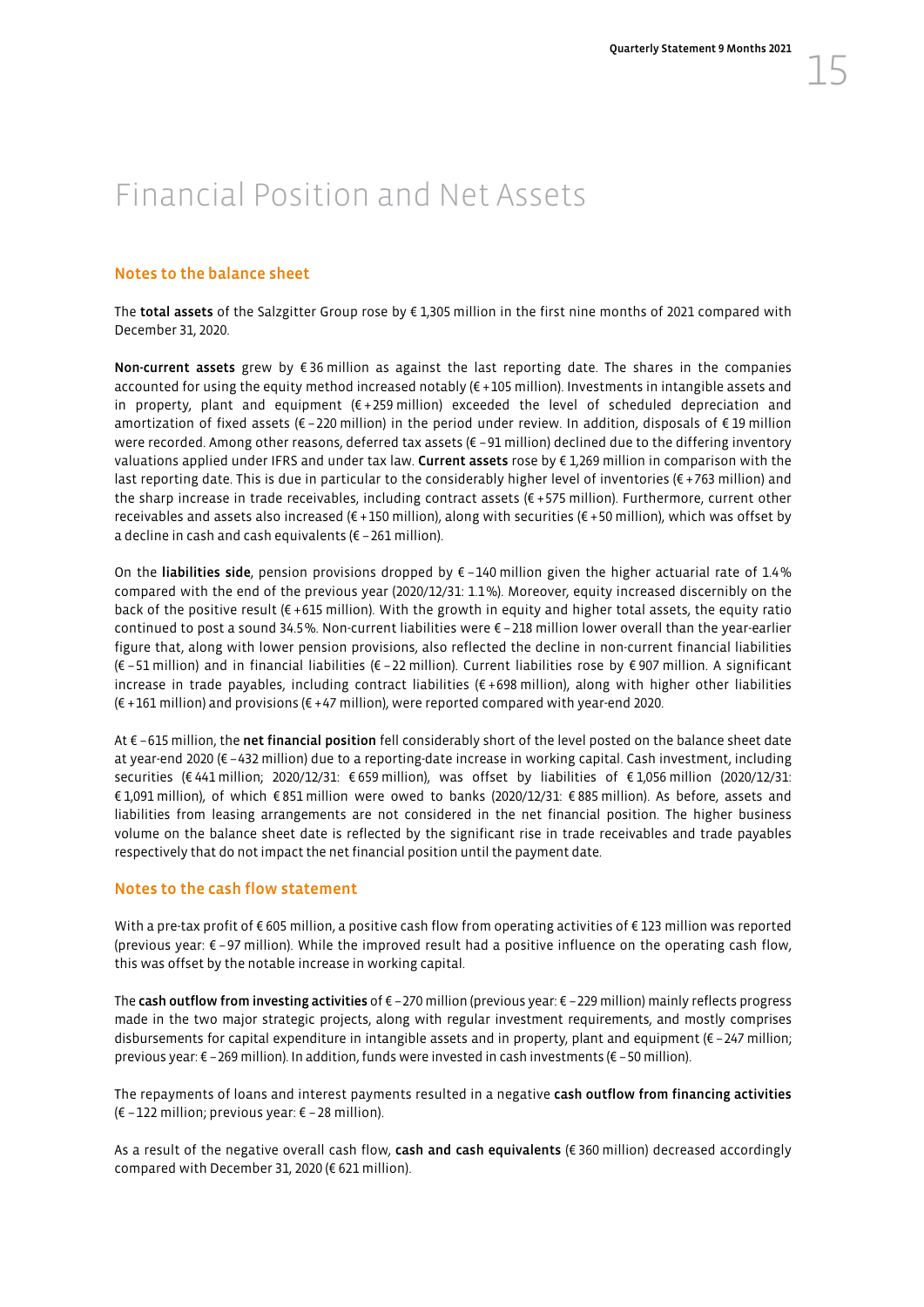## <span id="page-17-0"></span>Employees

|                                             | 2021/09/30 | 2020/12/31 | Change |
|---------------------------------------------|------------|------------|--------|
| Core workforce <sup>1)</sup>                | 22,411     | 22,604     | $-193$ |
| Strip Steel Business Unit                   | 5,982      | 5,999      | $-17$  |
| Plate/Section Steel Business Unit           | 2,241      | 2,272      | $-31$  |
| Mannesmann Business Unit                    | 4,346      | 4,366      | $-20$  |
| <b>Trading Business Unit</b>                | 1,949      | 1,946      | 3      |
| Technology Business Unit                    | 5,283      | 5,433      | $-150$ |
| Industrial Participations/<br>Consolidation | 2,610      | 2,588      | 22     |
| Apprentices, students, trainees             | 1,369      | 1,264      | 105    |
| Non-active age-related part-time employment | 558        | 548        | 10     |
| Total workforce                             | 24,338     | 24,416     | $-78$  |

Rounding differences may occur due to pro-rata shareholdings.<br> $^{11}$  Excluding executive body members

As of September 30, 2021, the core workforce of the Salzgitter Group numbered 22,411 employees, which is 193 people less than at the end of the financial year 2020.

A total of 217 trainees were hired during the reporting period, 163 of whom were given temporary contracts. A counter effect emanated above all from employees of the company reaching retirement age or going into nonactive age-related part-time.

The total workforce stood at 24,338 persons.

The number of temporary staff outsourced stood at 996 on September 30, 2021, which is 125 persons more than on the previous year's reporting date.

At the end of the reporting period, short time work affected 230 employees in the domestic Group entities, above all in Salzgitter Mannesmann Forschung GmbH, Salzgitter Europlatinen GmbH, Salzgitter Automotive Engineering GmbH & Co. KG and the companies of the Salzgitter Hydroforming Group.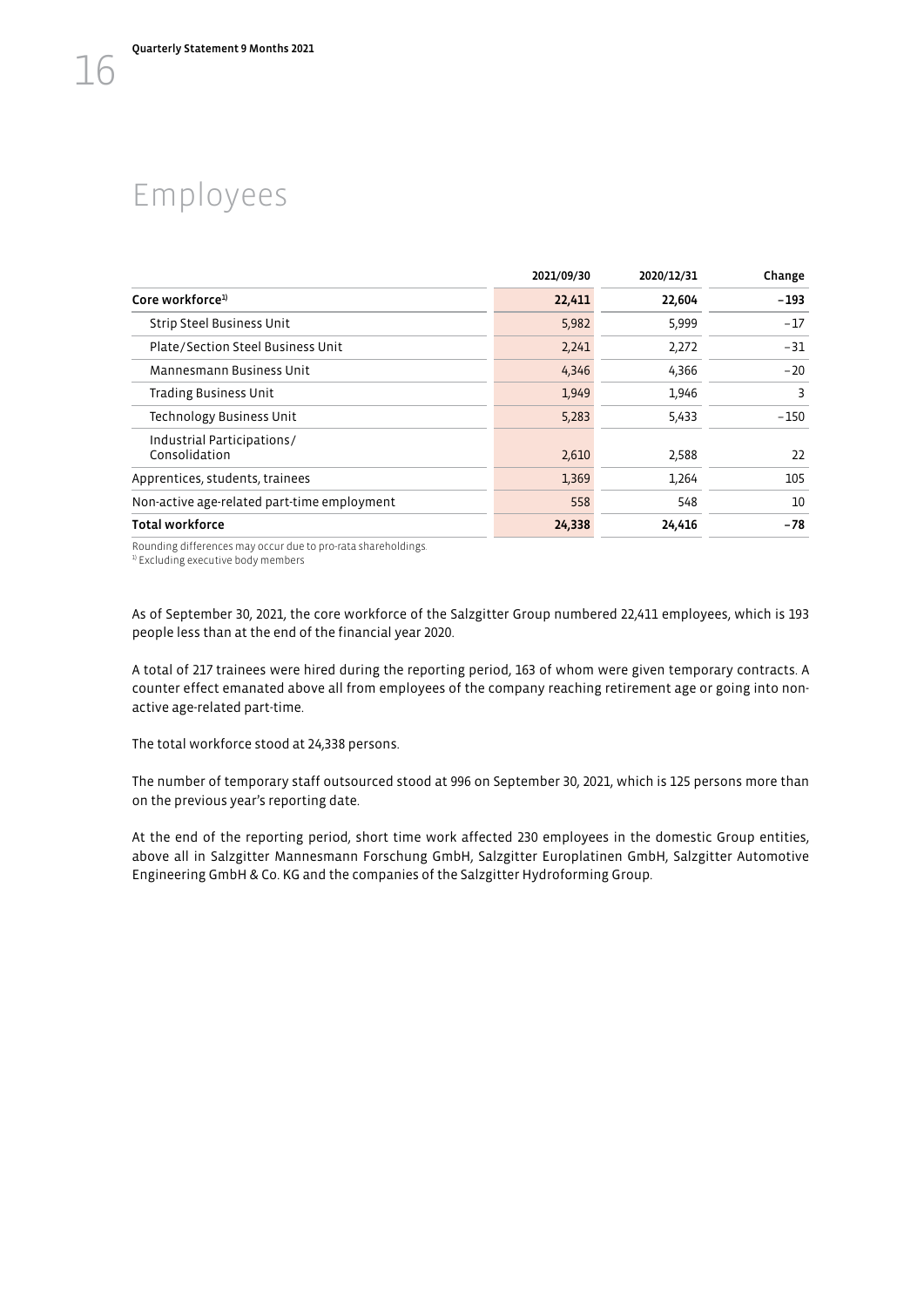## <span id="page-18-0"></span>Forecast, Opportunities and Risk Report

Compared with the previous year, the business units anticipate that business in the financial year 2021 will develop as follows:

Through to year-end 2021 and beyond, we will be faced with the impact of disruptions to global supply and logistics chains. Largely existing demand is reflected in the high level of orders on hand in the strip steel segment. These orders, however, are only partly taken up, particularly by the automotive industry, due to the semiconductor shortage. Notwithstanding, and irrespective of seasonality at the end of the year, capacities will still be well utilized. Compared with the previous year, we continue to see a significantly improved, very high price level in a multi-year comparison. On the extremely volatile raw materials and energy front, the operating costs of iron ore and coking coal, and of electricity and natural gas are predicted to rise sharply. Supported by further additional effects from the "FitStructure 2.0" program of measures, we assume a significant increase in sales and a very gratifying pre-tax profit of more than €300 million for the Strip Steel Business Unit.

Having gained increasing momentum on the heavy plate market in the second quarter, activities gradually dropped off in the summer months. For the remainder of the year, we anticipate stable demand at the level last observed in the Plate/Section Steel Business Unit, accompanied by rising imports of heavy plate. The weak international tubes business is showing the first signs of recovery, underpinned by various different projects. Whether these developments can generally be interpreted as a trend reversal is currently not foreseeable. In the section steel business, we forecast a volatile market environment that will generally continue to focus on the short term. Thanks to the improved market situation, to the first positive effects from taking the new heat treatment line into operation and to further efficiency gains from implementing "FitStructure 2.0", we assume that the business unit will see a steady improvement in the situation. Inasmuch, we expect a notable increase in sales compared with the previous year and a return to the profit zone.

The Mannesmann Business Unit reports an improvement in the market situation in 2021, especially in the precision tubes segment, compared with the previous year that was impacted by the COVID-19 pandemic. The chip shortage in the automotive industry and expectations of falling steel prices have nevertheless been reflected in the bookings since late summer. Despite the "Qatar gas" project that secures basic capacity utilization in the EUROPIPE Group's German plant, insufficient demand nevertheless continues to prevail in the large-diameter pipes business. EP has booked a major order for next year that was placed by Woodside, an Australian company. EP will deliver almost 300,000 tons of large-diameter pipes for the planned "Scarborough Gas Pipeline". The market environment in the medium-diameter line pipe segment brightened in the first half of the year, only to deteriorate significantly from the third quarter onward. An uptrend in volumes is nevertheless expected overall. The agreement between the US and the EU on the introduction of special tariffs on duty-free import quotas to resolve the dispute about US Section 232 is likely to generate a positive contribution, particularly in the medium-diameter line pipe segment from the first quarter of 2022 at the earliest. The precision tubes companies got off to a good start to the year with a very healthy level of orders on hand. The recovery in demand, especially from the automotive industry, held steady during the summer, but then slipped notably thereafter. Conversely, we anticipate sustained growth in demand in the stainless steel tubes segment. All in all, we expect significant growth in shipment volumes for the business unit and, in conjunction with the increase in input materials prices, a higher sales level. Supported by further savings from measures implemented, the pre-tax result will be tangibly improved while nevertheless remaining in negative territory.

The Trading Business Unit expects business to continue to develop well for its companies, although the exceptionally good earnings situation of the first nine months cannot be expected to repeat in these dimensions in the last quarter. We assume that the selling prices will stabilize at a high level. Due to higher inventory valuations, the very good earnings level achieved in the first three quarters should therefore return to normal terrain in the final quarter. Despite the ongoing difficult trading conditions experienced in international trading, shipment volumes are expected to rise again. All in all, we expect the business unit to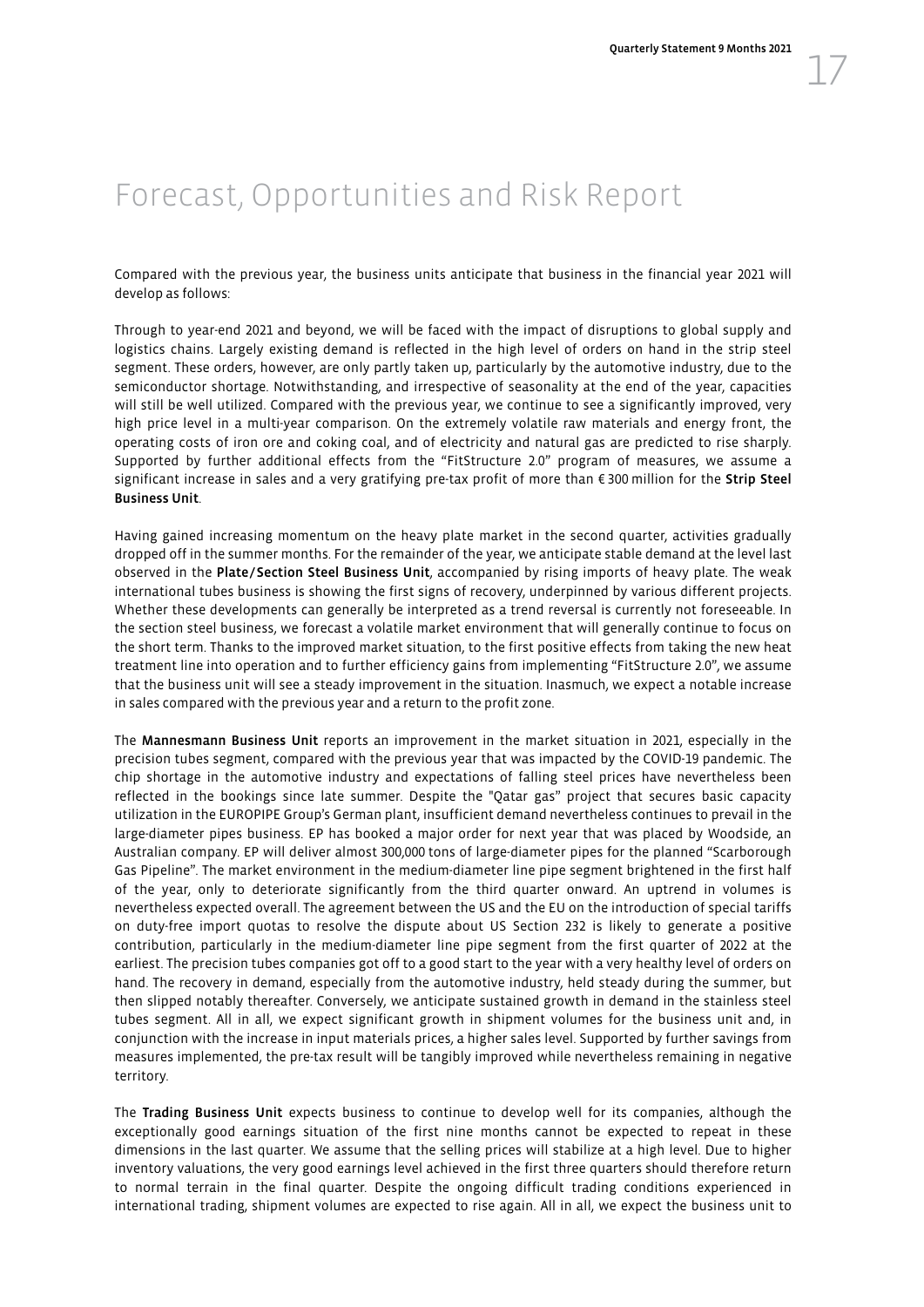deliver considerably higher shipment and sales figures that should translate into earnings before taxes that are notably higher than in the previous year.

Based on the higher level of incoming orders in the first nine months of 2021 that exceeded the year-earlier period, the companies of the Technology Business Unit predict a sustained, healthy order situation in the remaining three months. With the rigorous expediting of the "KHS Future" program and the marketing and sales of new, innovative products, we predict improved profitability of the KHS Group, accompanied by impressive growth in order intake and sales. Gaining additional market shares in the standard business in particular should bolster this positive trajectory. The two DESMA specialist mechanical engineering companies expect the market to rebound and a discernible improvement in the earnings situation, also thanks to a program of cost cutting measures. Consequently, sales in the business unit as a whole are expected to be higher compared with the year-earlier period, along with a significant increase in pre-tax profit that will be positively influenced by non-recurrent effects. At the end of the third quarter, the companies of the Technology Business Unit were increasingly confronted by challenges in material procurement. So far the business unit's result is expected to remain unaffected, but the situation is expected to deteriorate further in the fourth quarter.

Supply chain disruptions and their repercussions have also been impacting some of our Group companies since the end of the summer quarter. We nevertheless reaffirm our guidance and continue to anticipate the following for the Salzgitter Group in the financial year 2021:

- an increase in sales to more than €9 billion,
- a pre-tax profit of between € 600 million and € 700 million and
- a return on capital employed (ROCE) that is tangibly above the previous year's figure.

We make reference to the fact that criteria of the annual financial statements and imponderables, including changes in the cost of raw materials, precious metal prices and exchange rates, may still have a considerable impact on the end of the financial year 2021.

#### Risk management

At the time of reporting there were no risks that could endanger the Salzgitter Group as a going concern. With regard to the individual opportunities and risks, we make reference to the Annual Report 2020.

While the economic institutions predict encouraging growth rates in the next two years, they nevertheless also refer to economic risks. The combination of materials shortages in the various sectors, such as the semiconductor industry, and concerns about fresh COVID-19 restrictions could abruptly put the brakes on economic recovery and consequently also impact the steel industry.

Back in 2020 we had already initiated an extensive program of measures in response to the COVID-19 pandemic to secure the result and the liquidity. This program is being deployed at short notice and in a targeted manner depending on economic developments. Despite the good state of the economy, we are operating in a phase of limited planning reliability. We nevertheless consider ourselves well equipped to master this situation of considerably greater challenges placed on opportunity and risk management. Our business policy, which takes due account of risks and is geared toward sustainability, and the sound strategic alignment of the Salzgitter Group form the basis for this assessment.

The development of prices in the sales and procurement markets, of freight rates, along with energy prices and exchange rates (above all, USD/EUR) is particularly important for the Salzgitter Group. Currently, and as far as is discernible, we are exposed to the impact of disruption in global supply and logistics chains, as well as extreme volatility on the raw materials and energy markets, with the associated wave of higher inflation rates. We anticipate burdens from these scenarios, at least in the first half of the new year. The effect on earnings from the risks arising from these scenarios have been factored in for the companies in the current year and in the forecast to the extent foreseeable. In order to minimize further business risks, we monitor the relevant trends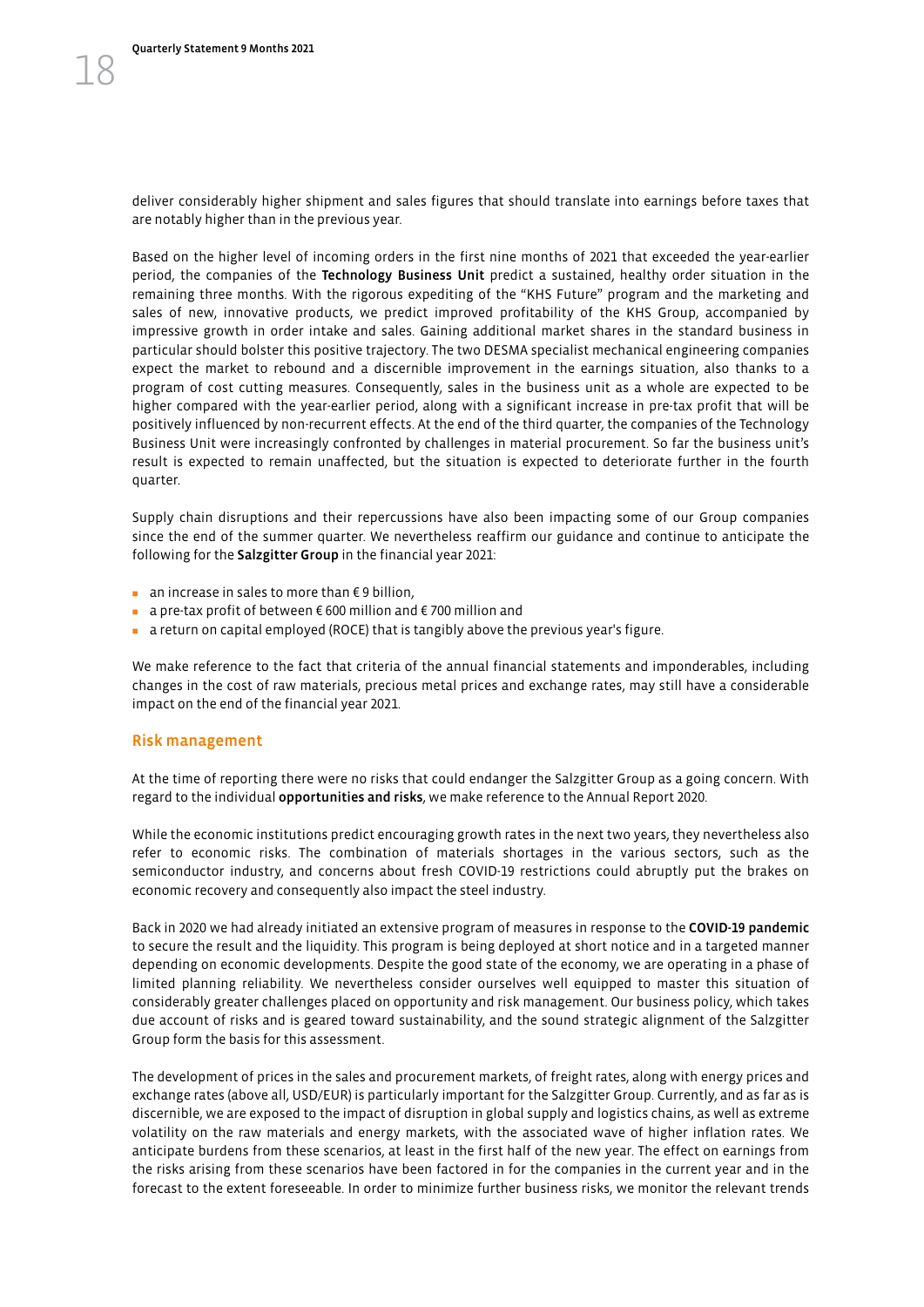and take account of them in risk forecasts. This also applies to potential restrictions resulting from financial or political measures affecting international business.

#### Sectoral risks

In order to protect the EU steel market from redirections of steel imports in response to US special duties levied on steel, the EU Commission enacted safeguards in the form of tariff quotas in July 2018. In June 2021, the EU Member States decided to extend the safeguards in the current form by another three years. As a result, drastic increases in imports in the course of the economic recovery have been averted for the time being. The EU Commission has nevertheless provided for several conditional reviews that will scrutinize both the form of the measures taken and their existence. This being the case, the safeguards could already expire as early as summer 2022.

At the start of November, the EU and the US, meeting at the G7 Summit in Rome, announced an agreement pertaining to Section 232. Under this agreement, the EU is to be given better access to the US steel market again. On January 1, 2022, the US will be introducing a system of tariff rate quotas similar to the EU safeguard measures. Each EU member state will be granted its own duty-free import quota based on 2015 to 2017 exports. Numerous details, the exact quota levels for instance, and other administrative rules and regulations, were not known at the time this report was prepared. The agreement gives rise to export opportunities for the Salzgitter Group, particularly in the medium-diameter line pipe segment. At the same time, there are also risks inherent in the agreement. In turn, in view of significant changes to US Section 232 tariffs, the EU Commission is required to review the EU safeguards and their expiration.

Since the summer of 2021, further risks from trade policy have arisen. A number of safeguard measures were enforced in 2016 and 2017, particularly against China. These measures will either expire after five years or, upon application by the EU producers and analysis by the EU Commission, could be extended by another five years. There is a significantly heightened risk that the EU Commission may not extend the existing safeguard measures in the coming year. Exports from the countries affected will therefore once more have unhindered access to the EU market.

Moreover, the EU Commission has temporarily lifted anti-dumping duties on some non-steel products, such as plywood from Russia and flat-rolled aluminum products from China, for instance. With a view to the situation in the steel market, some steel consumers have demanded a similar approach be adopted for steel products. A short-term lifting of trade defense measures could have significant, adverse effects on a sustained recovery in the European steel market and, aside from some players that are strongly dependent on imports, inflict damage on the entire steel value chain.

Other risks arise from the attempts of importers to obviate the existing trade defense measures, thereby voiding their effectiveness. To counteract such practices, the flow of goods is being monitored on an ongoing basis and potential breaches are passed on via Eurofer, the European Steel Association, to the EU Commission and the EU anti-corruption authority OLAF.

The US sanction policy continues to present risks for future business activity, also with regard to Russia and Iran. Potential transactions are examined externally in advance.

Possible burdens and encumbrances from these issues are factored into regular Group earnings forecasts.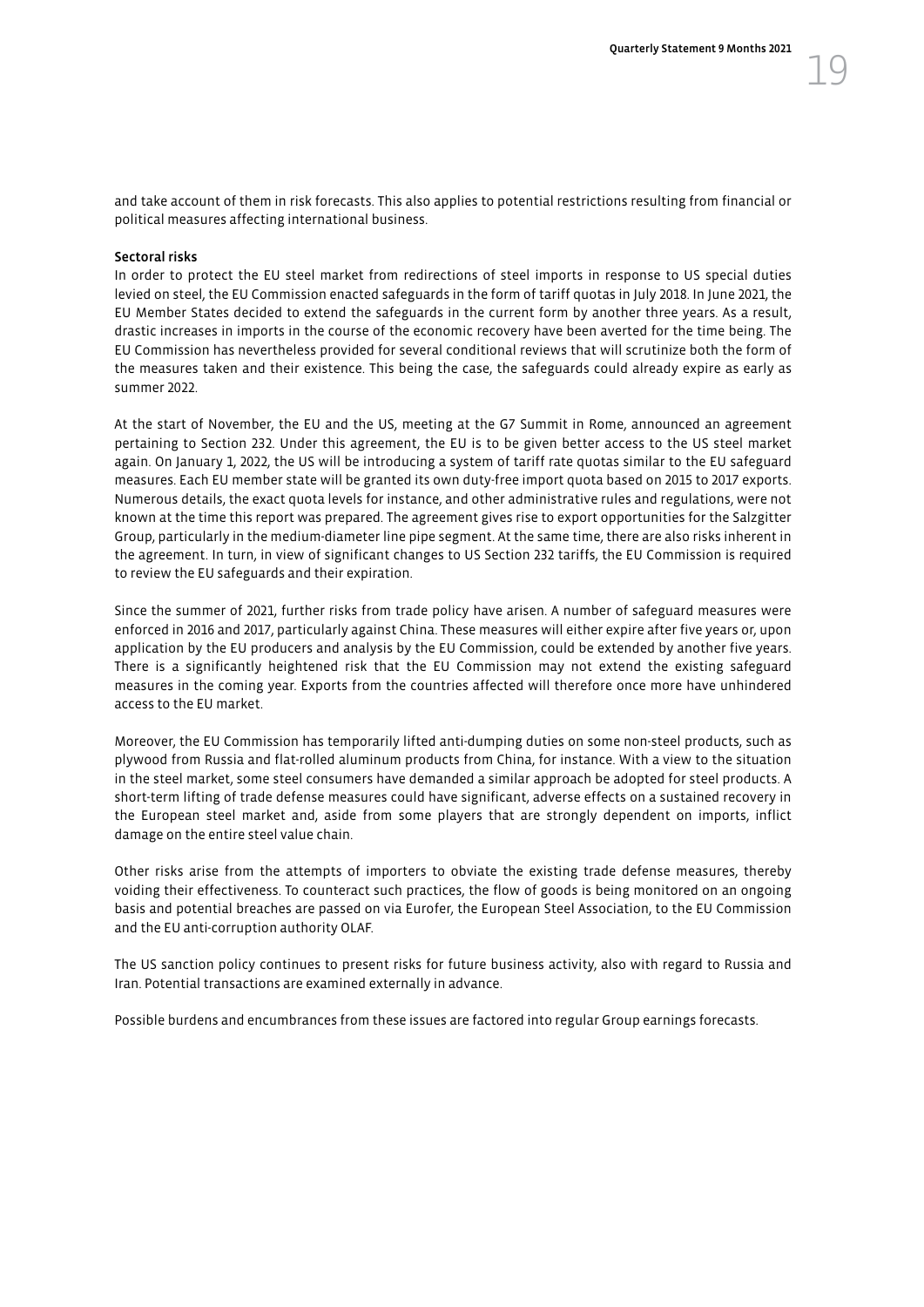## <span id="page-21-0"></span>Interim Financial Statements

## I. Consolidated income statement

| In $\epsilon$ million                                                                   | Q3 2021  | Q3 2020 | 9M 2021  | 9M 2020  |
|-----------------------------------------------------------------------------------------|----------|---------|----------|----------|
| Sales                                                                                   | 2,566.2  | 1,633.4 | 7,001.7  | 5,264.3  |
| Increase/decrease in finished goods and work in process/other<br>own work capitalized   | 199.3    | $-97.6$ | 287.5    | $-154.8$ |
| <b>Total operating performance</b>                                                      | 2,765.5  | 1,535.8 | 7,289.2  | 5,109.6  |
| Other operating income                                                                  | 87.8     | 53.8    | 262.7    | 186.7    |
| Cost of materials                                                                       | 1,807.1  | 985.2   | 4,732.9  | 3,358.5  |
| Personnel expenses                                                                      | 440.0    | 402.5   | 1,311.3  | 1,248.5  |
| Amortization and depreciation of intangible assets and<br>property, plant and equipment | 70.4     | 70.5    | 220.3    | 219.2    |
| Other operating expenses                                                                | 255.1    | 232.5   | 764.4    | 694.5    |
| Result from impairment losses and reversal of impairment<br>losses of financial assets  | 0.2      | $-2.1$  | 3.6      | $-11.1$  |
| Income from shareholdings                                                               | 0.0      | 0.0     | 0.6      | 2.1      |
| Result from investments accounted for using the equity<br>method                        | 37.0     | 17.4    | 119.5    | 50.7     |
| Finance income                                                                          | 1.9      | 1.8     | 5.4      | 5.7      |
| Finance expenses                                                                        | 21.0     | 12.7    | 47.6     | 47.5     |
| Earnings before taxes (EBT)                                                             | 298.8    | $-96.6$ | 604.5    | $-224.4$ |
| Income tax                                                                              | 61.8     | 1.7     | 136.9    | 18.6     |
| <b>Consolidated result</b>                                                              | 237.0    | $-98.3$ | 467.7    | $-243.0$ |
| Amount due to Salzgitter AG shareholders                                                | 235.5    | $-99.3$ | 462.8    | $-245.5$ |
| Minority interest                                                                       | 1.6      | 1.0     | 4.9      | 2.5      |
|                                                                                         |          |         |          |          |
| Appropriation of profit                                                                 |          |         |          |          |
| Consolidated result                                                                     | 237.0    | $-98.3$ | 467.7    | $-243.0$ |
| Profit carried forward from the previous year                                           |          |         |          | 12.1     |
| Minority interest in consolidated net result                                            | 1.6      | 1.0     | 4.9      | 2.5      |
| Dividend payment                                                                        |          |         |          |          |
| Transfer from $(+)/$ to $(-)$ other retained earnings                                   | $-235.5$ | 99.3    | $-462.8$ | 245.5    |
| Unappropriated retained earnings of Salzgitter AG                                       | $-0.0$   | 0.0     | $-0.0$   | 12.1     |
| Earnings per share (in $\xi$ ) - basic                                                  | 4.36     | $-1.84$ | 8.56     | $-4.54$  |
| Earnings per share (in $\xi$ ) - diluted                                                |          |         |          |          |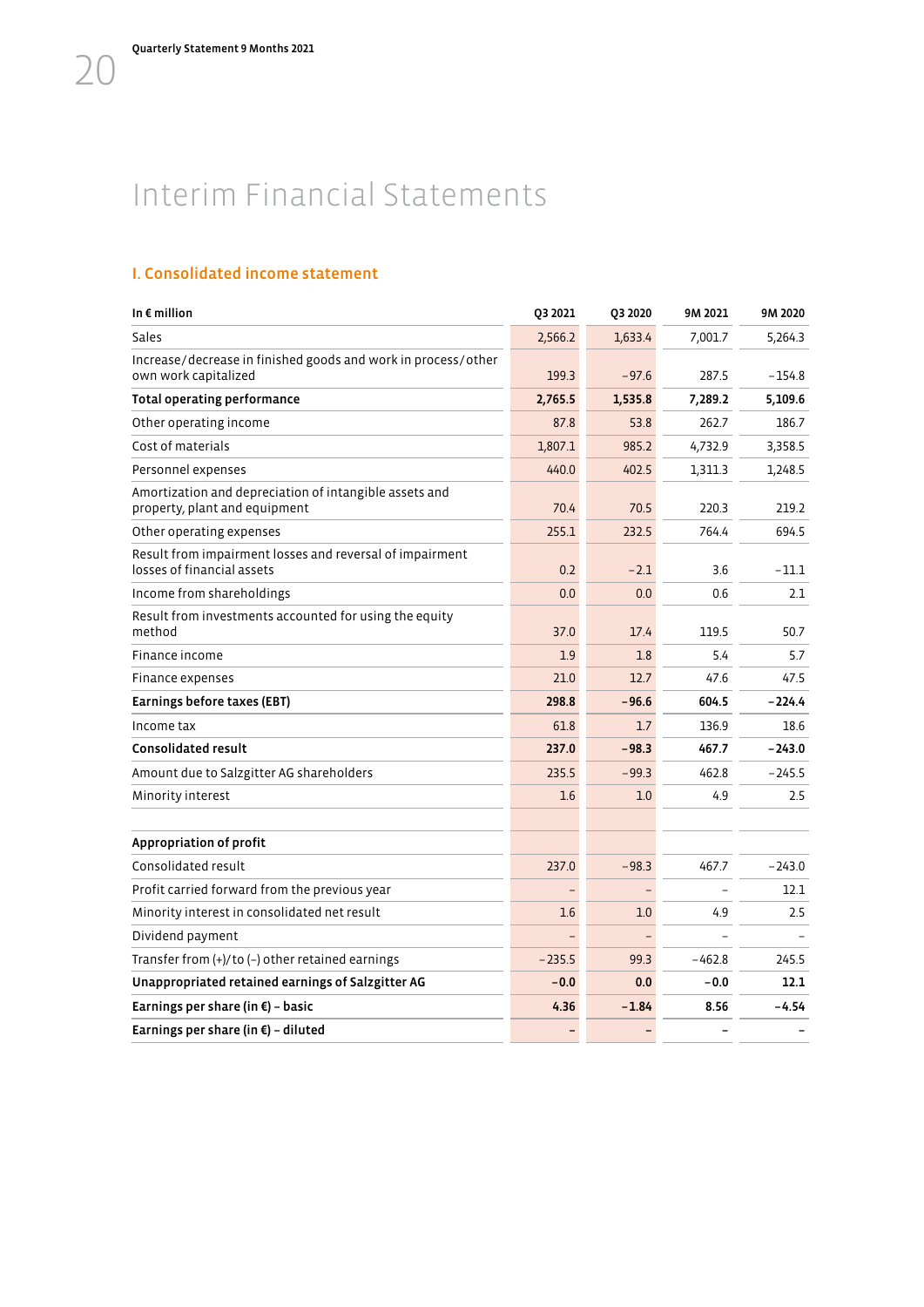## II. Statement of comprehensive income

| In $\epsilon$ million                                                                     | Q3 2021 | 9M 2021 | Q3 2020  | 9M 2020  |
|-------------------------------------------------------------------------------------------|---------|---------|----------|----------|
| <b>Consolidated result</b>                                                                | 237.0   | 467.7   | $-98.3$  | $-243.0$ |
|                                                                                           |         |         |          |          |
| Recycling                                                                                 |         |         |          |          |
| Changes in value from currency translation                                                | 2.8     | 12.3    | $-11.5$  | $-28.2$  |
| Changes in value from cash flow hedges                                                    | 66.9    | 72.6    | 30.5     | 20.2     |
| Fair value change                                                                         | 65.1    | 67.6    | 30.0     | 18.4     |
| Recognition with effect on income                                                         | 1.7     | 5.0     | 0.5      | 1.8      |
| Deferred taxes                                                                            |         |         |          |          |
| Changes in the value of investments in companies accounted<br>for using the equity method | 1.2     | 1.7     | $-0.8$   | $-4.0$   |
| Fair value change                                                                         | $-1.2$  | $-5.7$  | 4.9      | $-0.0$   |
| Recognition with effect on income                                                         | ۳       |         |          |          |
| Currency translation                                                                      | 2.3     | 5.6     | $-4.8$   | $-3.4$   |
| Deferred taxes                                                                            | 0.1     | 1.8     | $-0.9$   | $-0.6$   |
| Deferred taxes on other changes without effect on income                                  | 2.7     | 2.0     | $-0.1$   | $-0.4$   |
| Subtotal                                                                                  | 73.5    | 88.7    | 18.1     | $-12.4$  |
| Non-recycling                                                                             |         |         |          |          |
| Changes in equity instruments measured at fair value without<br>effect on income          |         |         |          |          |
| Fair value change                                                                         |         |         |          |          |
| Deferred taxes                                                                            |         |         |          |          |
| Remeasurements                                                                            | $-1.0$  | 80.7    | $-81.2$  | $-53.3$  |
| Remeasurement of pensions                                                                 | 0.1     | 107.0   | $-111.0$ | $-74.7$  |
| Deferred taxes                                                                            | $-1.1$  | $-26.3$ | 29.8     | 21.4     |
| Changes in the value of investments in companies accounted<br>for using the equity method | $-0.1$  | 1.8     |          | 10.9     |
| Subtotal                                                                                  | $-1.2$  | 82.5    | $-81.2$  | $-42.4$  |
|                                                                                           |         |         |          |          |
| Other comprehensive income                                                                | 72.3    | 171.1   | $-63.1$  | $-54.8$  |
|                                                                                           |         |         |          |          |
| Total comprehensive income                                                                | 309.4   | 638.8   | $-161.4$ | $-297.8$ |
|                                                                                           |         |         |          |          |
| Total comprehensive income due to Salzgitter AG shareholders                              | 307.8   | 633.9   | $-162.4$ | $-300.2$ |
| Total comprehensive income due to minority interest                                       | 1.6     | 4.9     | 1.0      | 2.4      |
|                                                                                           | 309.4   | 638.8   | $-161.4$ | $-297.8$ |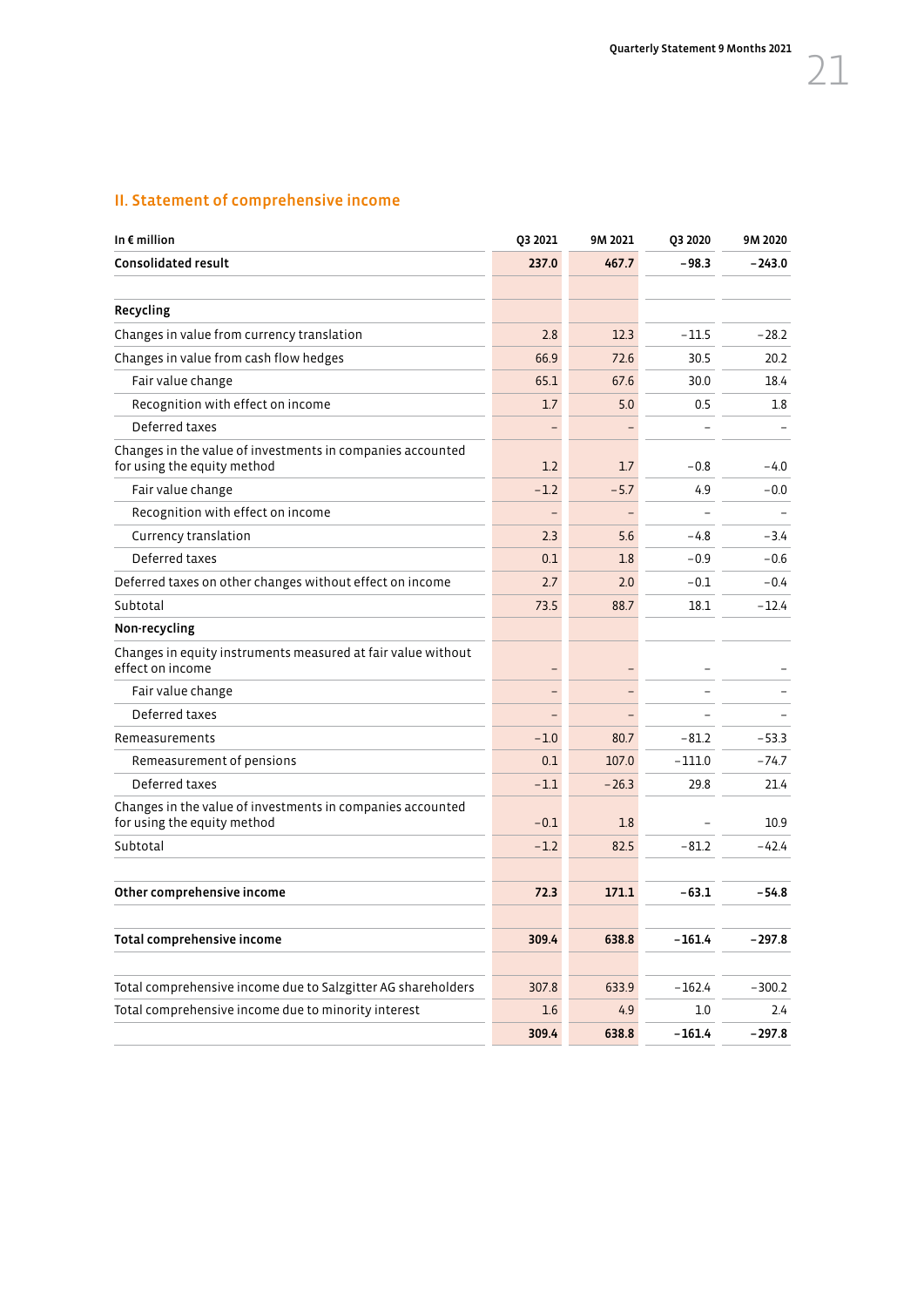## III. Consolidated balance sheet

| Assets in € m                                                  | 2021/09/30 | 2020/12/31 |
|----------------------------------------------------------------|------------|------------|
| Non-current assets                                             |            |            |
| Intangible assets                                              | 213.9      | 223.1      |
| Property, plant and equipment                                  | 2,237.0    | 2,200.5    |
| Investment property                                            | 80.4       | 81.5       |
| Financial assets                                               | 51.2       | 54.6       |
| Investments in companies accounted for using the equity method | 1,274.6    | 1,169.1    |
| Trade receivables                                              | 6.4        | 11.0       |
| Other receivables and other assets                             | 23.2       | 22.3       |
| Income tax assets                                              | 2.1        | 0.5        |
| Deferred income tax assets                                     | 391.2      | 481.9      |
|                                                                | 4,280.0    | 4,244.5    |
| <b>Current assets</b>                                          |            |            |
| Inventories                                                    | 2,696.8    | 1,933.7    |
| Trade receivables                                              | 1,486.9    | 923.9      |
| Contract assets                                                | 311.7      | 300.2      |
| Other receivables and other assets                             | 337.9      | 188.3      |
| Income tax assets                                              | 18.8       | 23.7       |
| Securities                                                     | 49.8       |            |
| Cash and cash equivalents                                      | 360.2      | 621.4      |
|                                                                | 5,262.2    | 3,991.2    |
| Assets available for sale                                      |            |            |
|                                                                |            | 1.7        |
|                                                                | 5,262.2    | 3,992.9    |
|                                                                | 9,542.2    | 8,237.4    |
| Equity and liabilities in $\epsilon$ million                   | 2021/09/30 | 2020/12/31 |
| Equity                                                         |            |            |
| Subscribed capital                                             | 161.6      | 161.6      |
| Capital reserve                                                | 257.0      | 257.0      |
| Retained earnings                                              | 3,140.7    | 2,594.5    |
| Other reserves                                                 | 93.7       | 26.4       |
| Unappropriated retained earnings                               |            |            |
|                                                                | 3,653.0    | 3,039.5    |
| Treasury shares                                                | $-369.7$   | $-369.7$   |
|                                                                | 3,283.3    | 2,669.8    |
| Minority interest                                              | 10.6       | 9.1        |
|                                                                | 3,293.8    | 2,678.9    |
| <b>Non-current liabilities</b>                                 |            |            |
| Provisions for pensions and similar obligations                | 2,159.1    | 2,298.6    |
| Deferred tax liabilities                                       | 73.8       | 73.9       |
| Income tax liabilities                                         | 32.2       | 30.4       |
| Other provisions                                               | 260.3      | 267.1      |
| <b>Financial liabilities</b>                                   | 727.3      | 749.4      |
| Other liabilities                                              |            |            |
|                                                                | $6.2$      | 57.1       |
| <b>Current liabilities</b>                                     | 3,258.8    | 3,476.4    |
| Other provisions                                               | 257.2      | 210.4      |
| Financial liabilities                                          | 471.6      | 488.3      |
| Trade payables                                                 | 1,440.3    | 802.4      |
| Contract liabilities                                           |            |            |
|                                                                | 332.6      | 272.8      |
| Income tax liabilities                                         | 23.6       | 5.5        |
| Other liabilities                                              | 464.3      | 302.8      |
|                                                                | 2,989.6    | 2,082.1    |
|                                                                | 9,542.2    | 8,237.4    |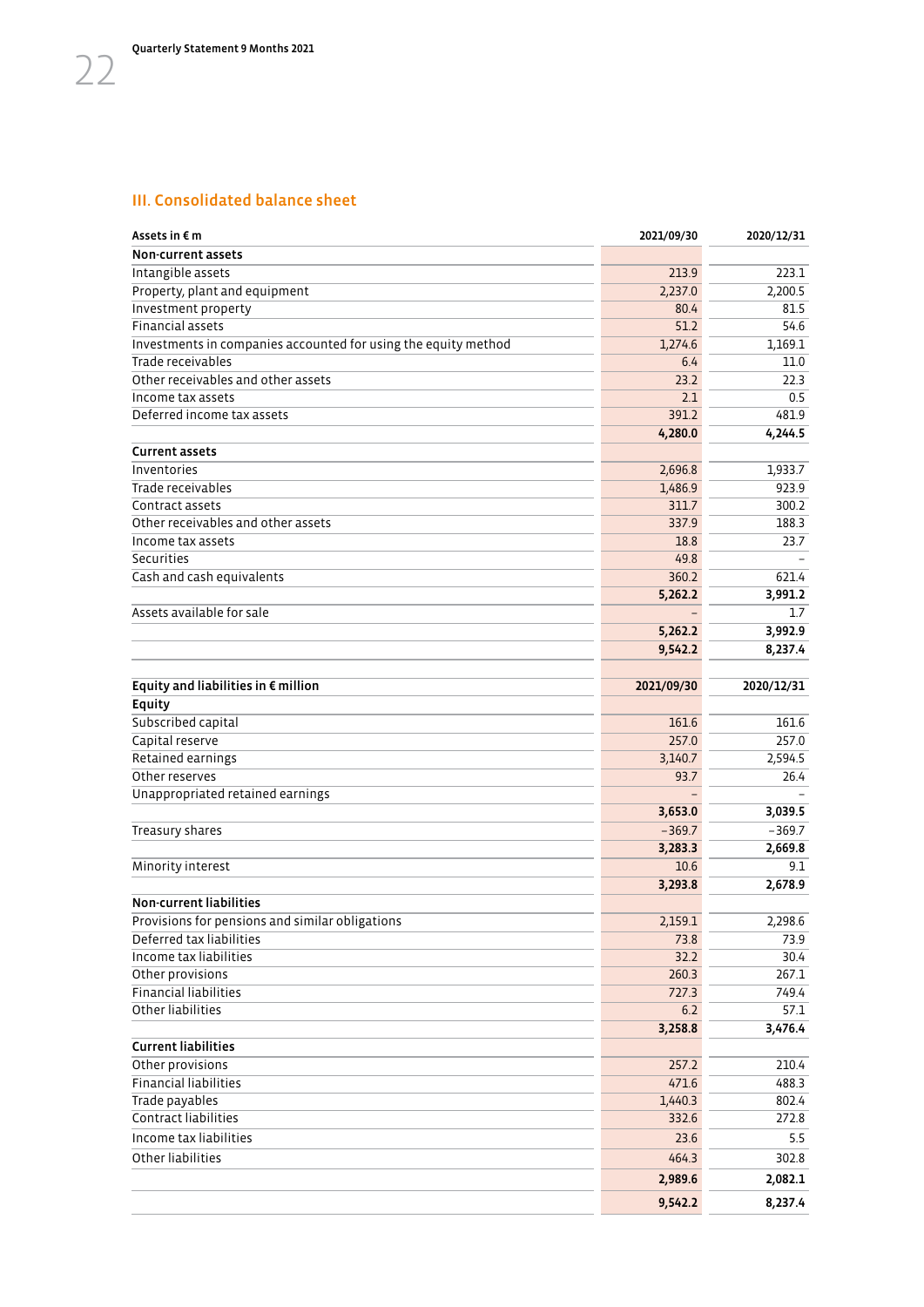## IV. Cash flow statement

| In $\epsilon$ million                                                                                                         | 9M 2021  | 9M 2020  |
|-------------------------------------------------------------------------------------------------------------------------------|----------|----------|
| Earnings before taxes (EBT)                                                                                                   | 604.5    | $-224.4$ |
| Depreciation write-downs (+) / write-ups (-) of non-current assets                                                            | 219.6    | 220.2    |
| Income tax paid $(-)$ / refunded $(+)$                                                                                        | $-21.3$  | $-4.3$   |
| Other non-cash expenses (+)/income (-)                                                                                        | 16.1     | 60.2     |
| Interest expenses                                                                                                             | 47.5     | 46.4     |
| Gain (-) / loss (+) from the disposal of non-current assets                                                                   | $-13.3$  | $-10.8$  |
| Increase (-) / decrease (+) in inventories                                                                                    | $-752.1$ | 358.8    |
| Increase (-) / decrease (+) in trade receivables and other assets not attributable<br>to investment or financing activities   | $-640.9$ | $-69.1$  |
| Use of provisions affecting payments, excluding income tax provisions                                                         | $-135.7$ | $-152.8$ |
| Increase (+) / decrease (-) in trade payables and other liabilities not attributable<br>to investment or financing activities | 798.6    | $-320.7$ |
| Cash outflow/inflow from operating activities                                                                                 | 123.0    | $-96.5$  |
|                                                                                                                               |          |          |
| Cash inflow from the disposal of intangible assets, property, plant and<br>equipment and investment properties                | 21.2     | 24.3     |
| Cash outflow for investments in intangible assets, property, plant and<br>equipment and investment properties                 | $-247.3$ | $-268.8$ |
| Cash inflow from investments of funds                                                                                         |          | 20.1     |
| Payments for financial investments                                                                                            | $-50.2$  | $-10.4$  |
| Cash inflow from the disposal of non-current assets                                                                           | 6.6      | 7.8      |
| Cash outflow for investments in non-current assets                                                                            | $-0.0$   | $-1.8$   |
| Cash outflow from investment activities                                                                                       | $-269.8$ | $-228.8$ |
| Payouts to company owners                                                                                                     |          |          |
| Deposits from taking out loans and other financial debts                                                                      | 4.3      | 165.5    |
| Repayment of loans and other financial liabilities                                                                            | $-86.7$  | $-23.9$  |
| Cash outflow from repayments of loans                                                                                         |          | $-150.9$ |
| Interest paid                                                                                                                 | $-39.8$  | $-18.4$  |
| Cash outflow/inflow from financing activities                                                                                 | $-122.2$ | $-27.7$  |
| Cash and cash equivalents at the start of the period                                                                          | 621.4    | 700.5    |
| Gains and losses from changes in foreign exchange rates                                                                       | 7.8      | $-8.6$   |
| Payment-related changes in cash and cash equivalents                                                                          | $-268.9$ | $-352.9$ |
| Cash and cash equivalents at the end of the period                                                                            | 360.2    | 339.0    |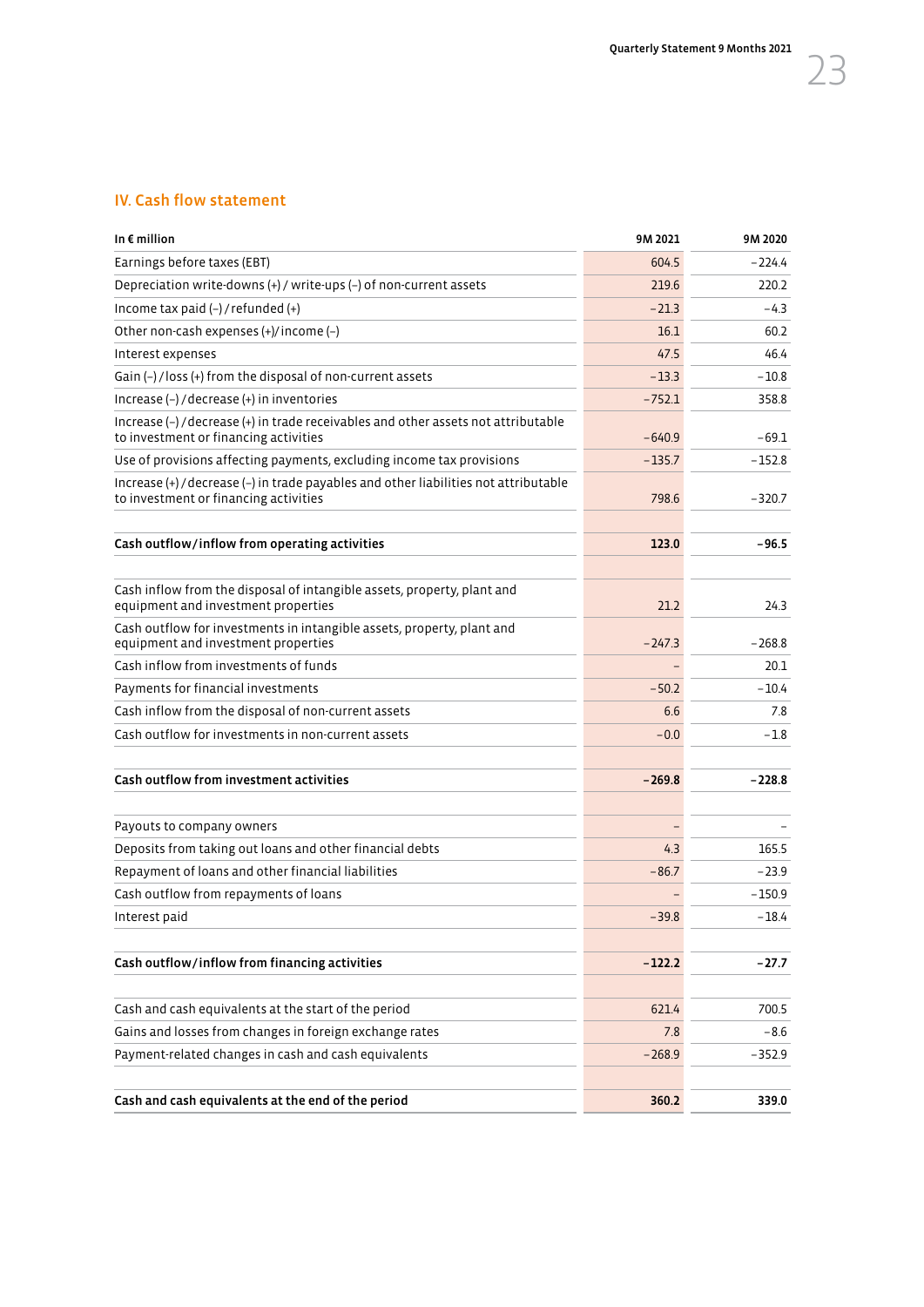## Notes

<span id="page-25-0"></span>24

## Segment reporting

| In $\epsilon$ million                                                                                        |         | <b>Strip Steel</b>       | <b>Plate/Section Steel</b> |                          | Mannesmann |                   |
|--------------------------------------------------------------------------------------------------------------|---------|--------------------------|----------------------------|--------------------------|------------|-------------------|
|                                                                                                              | 9M 2021 | 9M 2020                  | 9M 2021                    | 9M 2020                  | 9M 2021    | 9M 2020           |
| <b>External sales</b>                                                                                        | 1,852.0 | 1,384.9                  | 689.1                      | 530.3                    | 812.2      | 723.3             |
| Sales to other segments                                                                                      | 605.7   | 500.4                    | 697.5                      | 502.3                    | 79.8       | 70.7              |
| Sales to group companies that are not allocated to<br>an operating segment                                   | 2.7     | 2.3                      | 0.6                        | 0.6                      | 359.3      | 197.4             |
| Segment sales                                                                                                | 2,460.4 | 1,887.6                  | 1,387.2                    | 1,033.3                  | 1,251.3    | 991.3             |
| Interest income (consolidated)                                                                               | 0.1     | 0.1                      | 0.1                        | 0.0                      | 0.7        | 0.6               |
| Interest income from other segments                                                                          |         |                          |                            | 0.0                      |            |                   |
| Interest income from group companies that are not<br>allocated to an operating segment                       | 0.3     | 0.0                      | 2.6                        | 4.0                      | 2.0        | 2.2               |
| Segment interest income                                                                                      | 0.4     | 0.1                      | 2.7                        | 4.1                      | 2.8        | 2.8               |
| Interest expenses (consolidated)                                                                             | 8.1     | 8.5                      | 1.6                        | 1.2                      | 3.5        | 4.5               |
| Interest expenses to other segments                                                                          |         | $\overline{\phantom{m}}$ |                            | $\overline{\phantom{0}}$ |            | $\qquad \qquad -$ |
| Interest expenses from group companies that are<br>not allocated to an operating segment                     | 3.0     | 10.8                     | 0.9                        | 2.1                      | 3.9        | 5.2               |
| Segment interest expenses                                                                                    | 11.2    | 19.2                     | 2.5                        | 3.2                      | 7.5        | 9.7               |
| of which interest portion of allocations to<br>pension provisions                                            | 6.4     | 8.0                      | 1.5                        | 1.8                      | 1.5        | 2.3               |
| Depreciation of property, plant and equipment and<br>amortization of intangible assets                       | 93.9    | 98.7                     | 24.7                       | 22.8                     | 42.2       | 39.5              |
| of which scheduled depreciation of property,<br>plant and equipment and amortization of<br>intangible assets | 93.9    | 98.7                     | 24.7                       | 22.8                     | 42.2       | 39.5              |
| EBIT before depreciation and amortization (EBITDA)                                                           | 342.3   | 23.0                     | 16.5                       | $-42.8$                  | 26.8       | $-2.0$            |
| Earnings before interest and taxes (EBIT)                                                                    | 248.4   | $-75.8$                  | $-8.2$                     | $-65.6$                  | $-15.4$    | $-41.4$           |
| Segment earnings before taxes                                                                                | 237.6   | $-94.9$                  | $-8.0$                     | $-64.7$                  | $-20.1$    | $-48.3$           |
| of which resulting from investments in<br>companies accounted for using the equity<br>method                 |         |                          |                            |                          | $-14.0$    | $-2.7$            |
| Investments in property, plant and equipment and<br>intangible assets                                        | 123.7   | 106.8                    | 43.0                       | 71.5                     | 42.8       | 46.5              |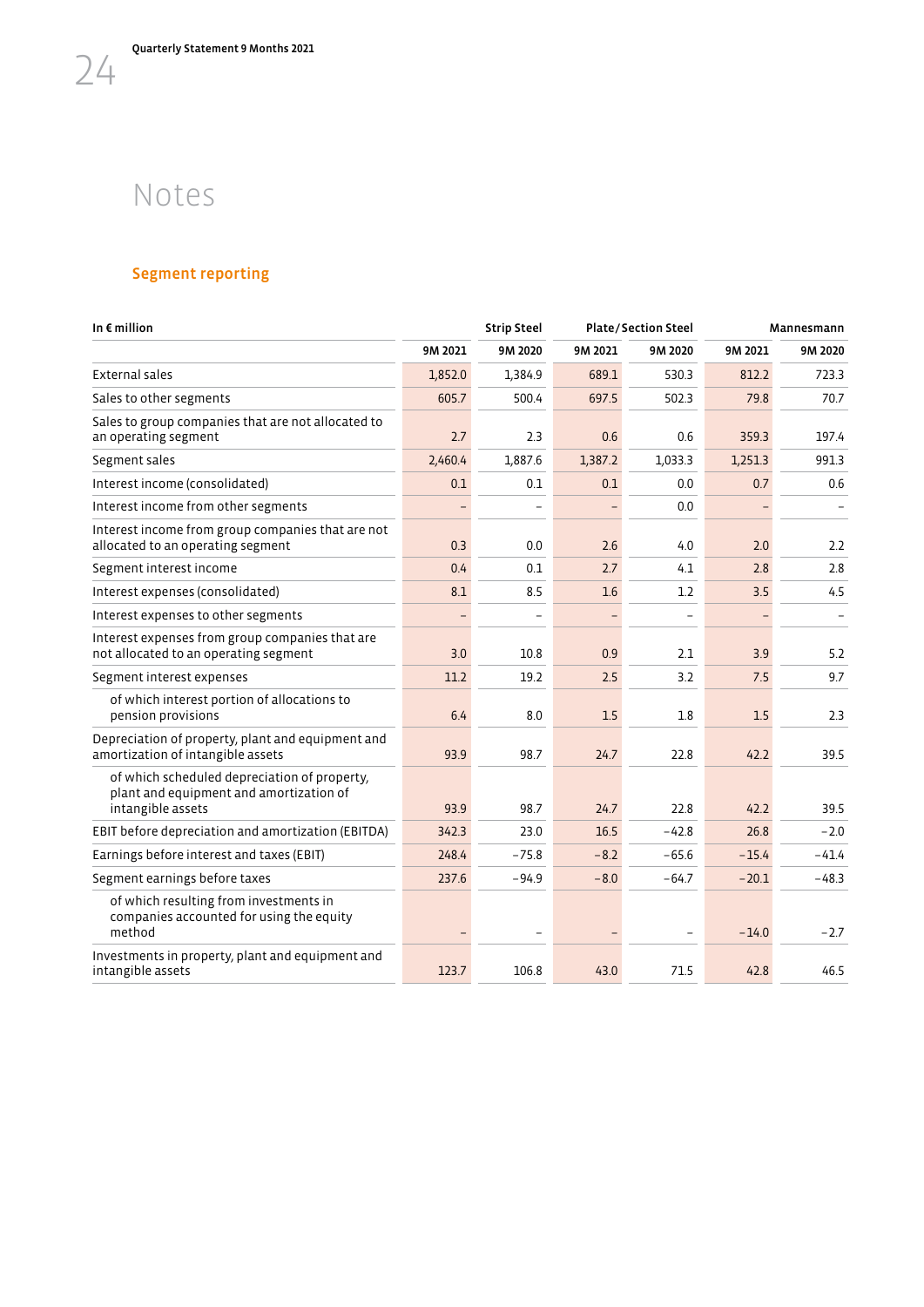Quarterly Statement 9 Months 2021

| $\sim$ |
|--------|
|        |

|                          | <b>Trading</b>           |                          | Industrial Participations/<br>Technology<br><b>Total segments</b><br>Consolidation |                          |          |         | Group                    |         |          |
|--------------------------|--------------------------|--------------------------|------------------------------------------------------------------------------------|--------------------------|----------|---------|--------------------------|---------|----------|
| 9M 2021                  | 9M 2020                  | 9M 2021                  | 9M 2020                                                                            | 9M 2021                  | 9M 2020  | 9M 2021 | 9M 2020                  | 9M 2021 | 9M 2020  |
| 2,546.8                  | 1,667.9                  | 979.5                    | 853.6                                                                              | 6,879.6                  | 5,160.1  | 122.1   | 104.2                    | 7,001.7 | 5,264.3  |
| 33.6                     | 15.5                     | 0.5                      | 0.2                                                                                | 1,417.2                  | 1,089.1  | 607.5   | 404.7                    | 2,024.7 | 1,493.7  |
| 0.1                      | $0.0\,$                  | $\overline{\phantom{0}}$ | $\overline{\phantom{0}}$                                                           | 362.7                    | 200.4    |         | $\qquad \qquad -$        | 362.7   | 200.4    |
| 2,580.5                  | 1,683.4                  | 980.0                    | 853.9                                                                              | 8,659.5                  | 6,449.5  | 729.7   | 508.9                    | 9,389.1 | 6,958.4  |
| 1.6                      | $1.5\,$                  | 1.4                      | 0.7                                                                                | 3.9                      | 3.0      | $1.5\,$ | 2.8                      | 5.4     | $5.7\,$  |
| $\overline{\phantom{0}}$ | $\overline{a}$           | $\qquad \qquad -$        | $\overline{\phantom{0}}$                                                           | $\qquad \qquad -$        | 0.0      | 8.7     | 20.4                     | 8.7     | 20.4     |
| 10.3                     | $5.0$                    | 1.6                      | 0.0                                                                                | 16.9                     | 11.3     |         | $\overline{\phantom{a}}$ | 16.9    | 11.3     |
| 12.0                     | 6.5                      | 3.0                      | $0.8\,$                                                                            | 20.8                     | 14.3     | 10.2    | 23.2                     | 31.0    | 37.4     |
| 7.9                      | 8.9                      | $1.7\,$                  | $1.8\,$                                                                            | 22.8                     | 24.8     | 24.7    | 21.6                     | 47.5    | 46.4     |
| $\qquad \qquad -$        | $0.0\,$                  | $\overline{\phantom{a}}$ | $\qquad \qquad -$                                                                  | $\overline{\phantom{a}}$ | 0.0      | 16.9    | 11.3                     | 16.9    | 11.3     |
| 0.1                      | 0.3                      | 0.7                      | 2.0                                                                                | 8.7                      | 20.4     |         | $\overline{\phantom{a}}$ | 8.7     | 20.4     |
| 8.0                      | 9.3                      | $2.4$                    | 3.8                                                                                | 31.5                     | 45.2     | 41.6    | 32.9                     | 73.0    | 78.1     |
| 1.0                      | 1.2                      | 1.1                      | $1.5\,$                                                                            | 11.4                     | 14.9     | 6.5     | 8.9                      | 17.9    | 23.8     |
| 12.2                     | 11.8                     | 19.6                     | 19.2                                                                               | 192.6                    | 192.0    | 27.7    | 27.2                     | 220.3   | 219.2    |
|                          |                          |                          |                                                                                    |                          |          |         |                          |         |          |
| 12.2                     | 11.8                     | 19.6                     | 19.2                                                                               | 192.6                    | 192.0    | 27.7    | 27.2                     | 220.3   | 219.2    |
| 290.7                    | $-8.4$                   | 59.9                     | 8.4                                                                                | 736.2                    | $-21.7$  | 130.6   | 57.2                     | 866.8   | 35.5     |
| 278.5                    | $-20.1$                  | 40.3                     | $-10.8$                                                                            | 543.6                    | $-213.7$ | 103.0   | 30.0                     | 646.5   | $-183.7$ |
| 282.4                    | $-22.9$                  | 40.9                     | $-13.8$                                                                            | 532.9                    | $-244.6$ | 71.6    | 20.2                     | 604.5   | $-224.4$ |
|                          |                          |                          |                                                                                    |                          |          |         |                          |         |          |
|                          | $\overline{\phantom{a}}$ | $\qquad \qquad -$        | $\overline{\phantom{a}}$                                                           | $-14.0$                  | $-2.7$   | 133.5   | 53.4                     | 119.5   | 50.7     |
| 7.6                      | 27.2                     | 19.0                     | 27.0                                                                               | 236.1                    | 279.0    | 22.4    | 12.6                     | 258.5   | 291.6    |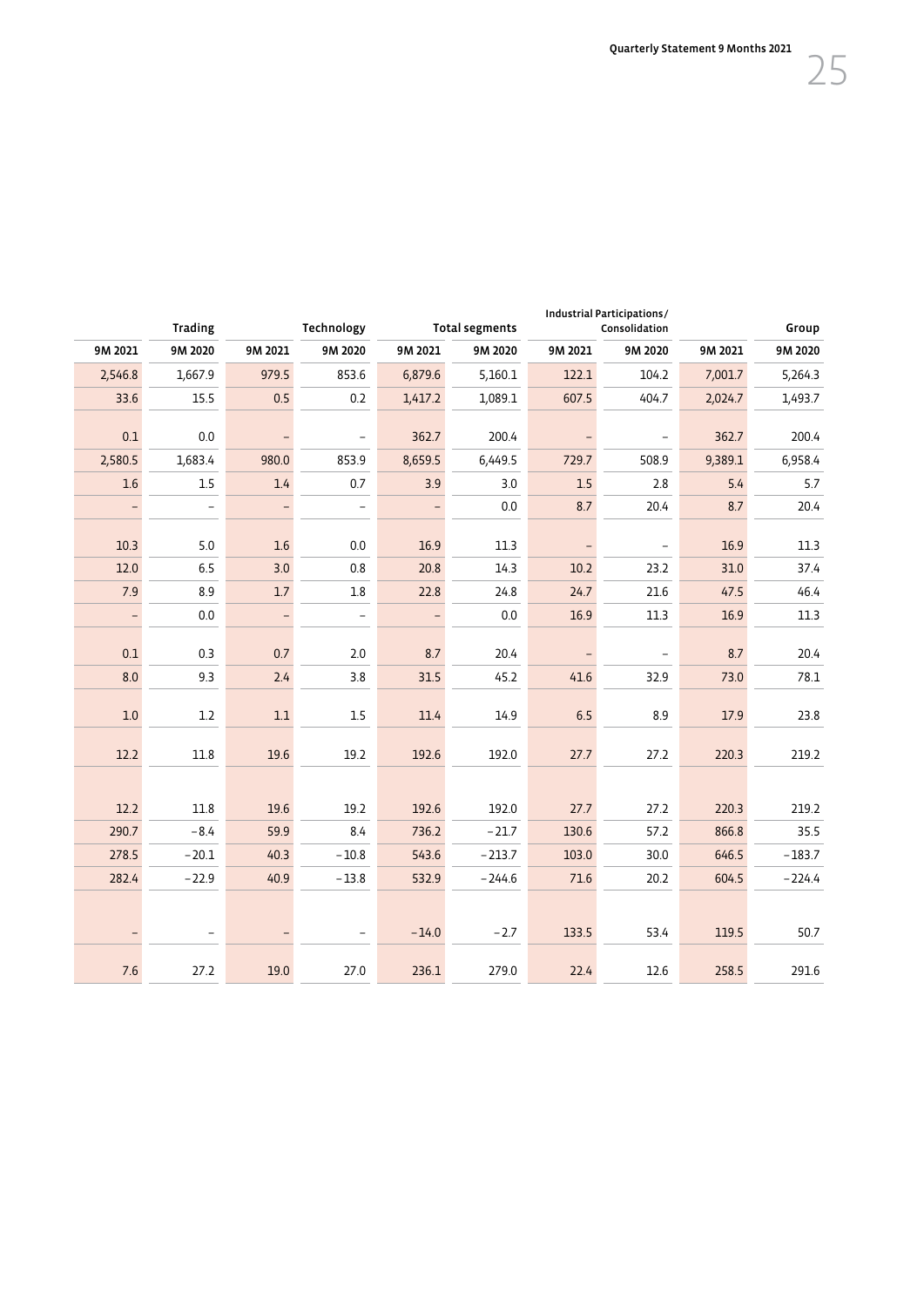### Principles of accounting and consolidation, balance sheet reporting and valuation methods

- 1. The consolidated financial report of Salzgitter AG, Salzgitter (SZAG), for the reporting period from January 1 to September 30, 2021 has been prepared as a condensed report with selected notes. The report has been drawn up, as before, in accordance with the International Financial Reporting Standards (IFRS) published by the International Accounting Standards Board (IASB) in consideration of the requirements set out under IAS 34 for condensed interim reports.
- 2. In comparison with the annual financial statements as at December 31, 2020, no changes have been made in the accounting, valuation, calculation and consolidation methods applied to the interim financial statement for the period ended September 30, 2021.
- 3. In calculating the fair value of defined benefit obligations as of September 30, 2021, an actuarial rate of 1.4% was applied (December 31, 2020: 1.1%). The resulting reduction in provisions for pensions and similar obligations is reported in other comprehensive income (pension revaluation) and incurs a corresponding increase in equity.
- 4. The recognition of the lease liabilities assigned to financial liabilities is calculated as the present value of the lease payments to be made. In subsequent measurement, the carrying amounts of the lease liability are compounded and reduced by the lease payments remitted with no effect on income. The usage rights reported in property, plant and equipment are recognized at the cost of acquisition less accumulated depreciation and amortization and, if appropriate, any necessary impairment.

In compliance with the accounting rules for leases (IFRS 16), the historical cost of acquisition of the usage rights and leasing liabilities are shown in the presentation below:

| In $\epsilon$ million                                                                              | 2021/09/30 | 2020/12/31 |
|----------------------------------------------------------------------------------------------------|------------|------------|
| Right of use of land, similar rights and buildings, including buildings on<br>land owned by others | 124.5      | 119.4      |
| Right of use of plant equipment and machinery                                                      | 44.9       | 39.9       |
| Right of use of other equipment, plant and office equipment                                        | 27.7       | 25.1       |
| Non-current assets                                                                                 | 197.1      | 184.4      |
|                                                                                                    |            |            |
| Right of use of land, similar rights and buildings, including buildings on<br>land owned by others | 26.8       | 19.9       |
| Right of use of plant equipment and machinery                                                      | 22.3       | 16.4       |
| Right of use of other equipment, plant and office equipment                                        | 17.7       | 14.6       |
| Depreciation/amortization                                                                          | 66.8       | 50.8       |
| Lease liabilities                                                                                  | 136.1      | 139.5      |

An amount of € 111.7 million is attributable to non-current lease liabilities. Moreover, there were amounts of € 19.5 million in depreciation and amortization, € 2.3 million in interest expenses, as well as cash outflow totaling € 21.3 million in the first nine months of 2021.

5. At the Hamburg location of the Trading Business Unit, a property consisting of the land and the administration building on it was sold in the third quarter of 2021.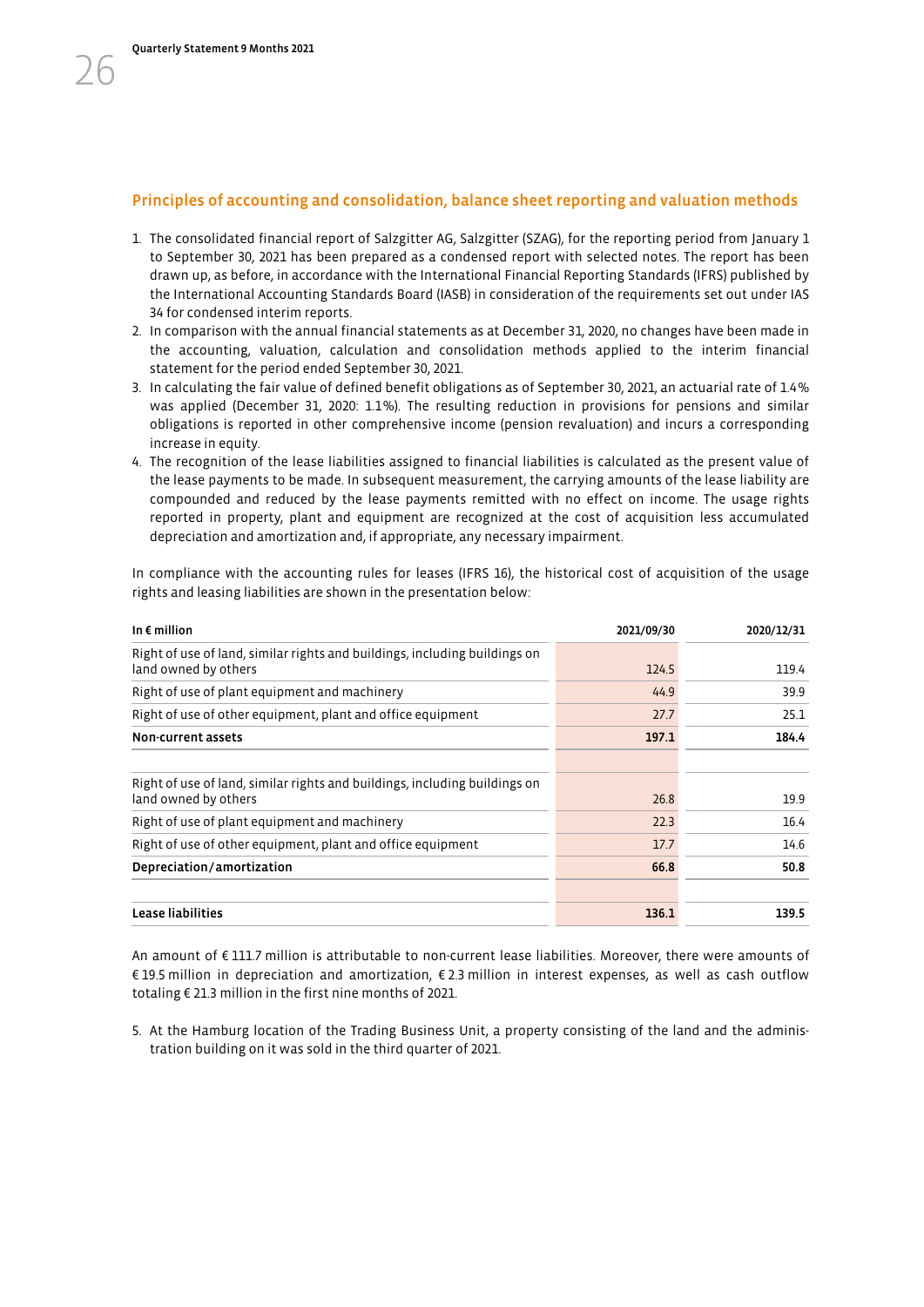#### Selected explanatory notes to the income statement

- 1. Sales by business segment are shown in the segment report.
- 2. Earnings per share are calculated in accordance with IAS 33. Basic earnings per share, calculated from the weighted number of shares of SZAG, stood at €8.56 in the period under review. Dilution would occur if earnings per share were reduced through the issuance of potential shares from option and conversion rights. Such rights did not exist as of the balance sheet date.

### Related party disclosures

In addition to business relationships with companies that are consolidated fully, relationships also exist with companies that must be designated as related companies in accordance with IAS 24. The category of joint operations exclusively comprises Duisburg-based Hüttenwerke Krupp Mannesmann GmbH. The category of other associated companies comprises the majority interests and joint ventures of the Federal State of Lower Saxony.

The sale of goods and services essentially consist of deliveries of input material for the manufacture of largediameter pipes. Their volumes are shown in the table below:

| In $\epsilon$ million            | Purchase of<br>Sale of goods<br>goods and<br>and services<br>services |                  | <b>Receivables</b> | <b>Liabilities</b> |  |
|----------------------------------|-----------------------------------------------------------------------|------------------|--------------------|--------------------|--|
|                                  | 01/01-09/30/2021                                                      | 01/01-09/30/2021 | 2021/09/30         | 2021/09/30         |  |
| Non-consolidated group companies | 11.1                                                                  | 10.6             | 4.2                | 2.8                |  |
| Joint ventures                   | 27.8                                                                  | 37.8             | 14.2               | 23.0               |  |
| Joint operations                 | 4.6                                                                   | 0.7              | 25.9               | 40.5               |  |
| Associated companies             | 0.1                                                                   | 1.2              | 0.1                | 0.0                |  |
| Other related parties            | 0.2                                                                   | 1.7              | 5.2                | 107.0              |  |
|                                  |                                                                       |                  |                    |                    |  |

### Information pursuant to Section 37w paragraph 5 of the German Securities Trading Act (WpHG)

This set of interim financial statements and the interim report have not been the subject of an auditor's review.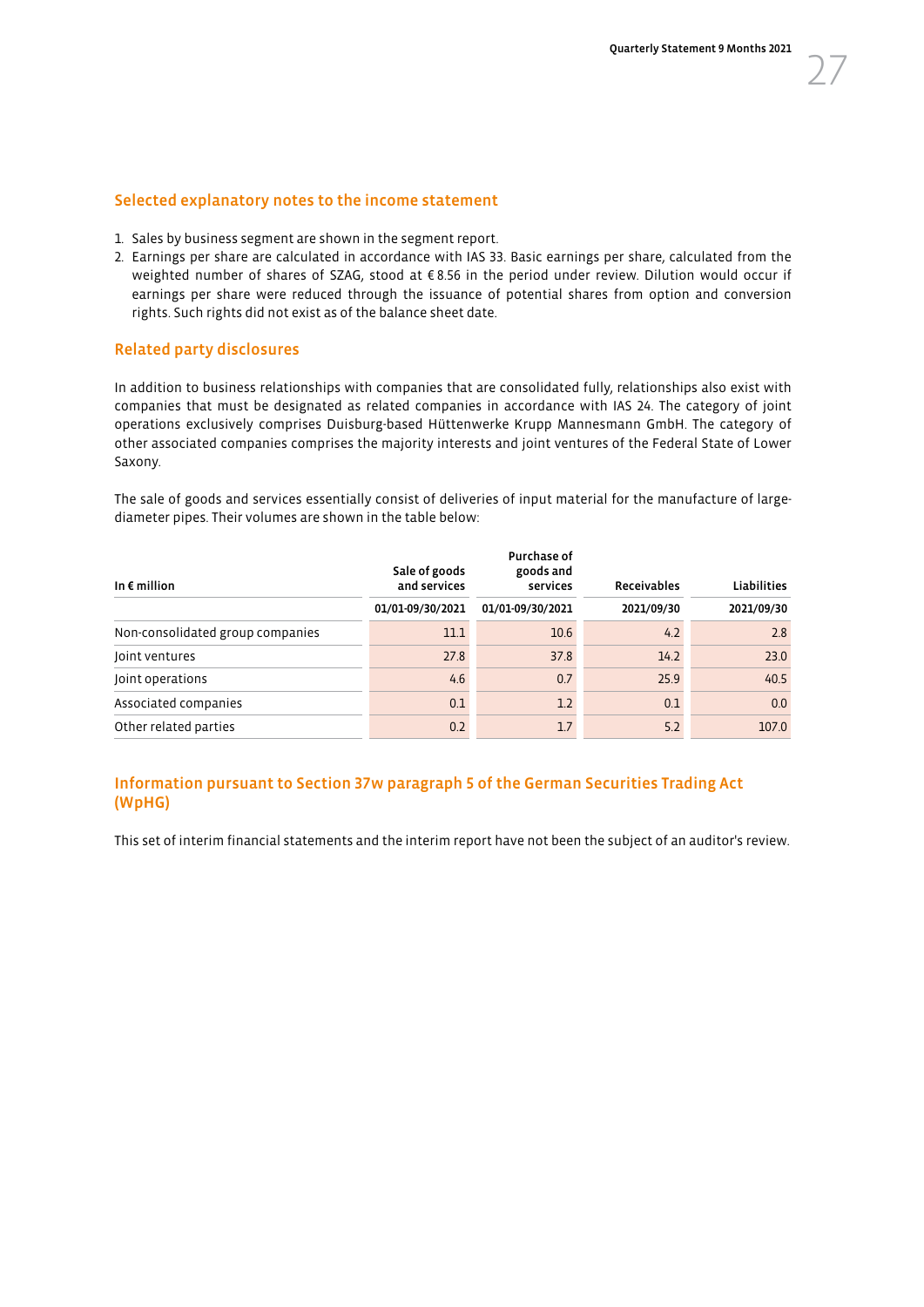Quarterly Statement 9 Months 2021

28

#### Legal disclaimer

Some of the statements made in this report possess the character of forecasts or may be interpreted as such. They are made upon the best of information and belief and by their nature are subject to the proviso that no unforeseeable deterioration occurs in the economy or in the specific market situation pertaining to the business units, but rather that the underlying bases of plans and outlooks prove to be accurate as expected in terms of their scope and timing. Notwithstanding prevailing statutory provisions and capital market law in particular, the company undertakes no obligation to continuously update any forward-looking statements that are made solely in connection with circumstances prevailing on the day of their publication.

For computational reasons, rounding-off differences of  $+/-$  one unit ( $\varepsilon$ , % etc.) may occur in the tables.

The Quarterly Statement of Salzgitter AG is also available in German. In the event of any discrepancy, the German version shall prevail.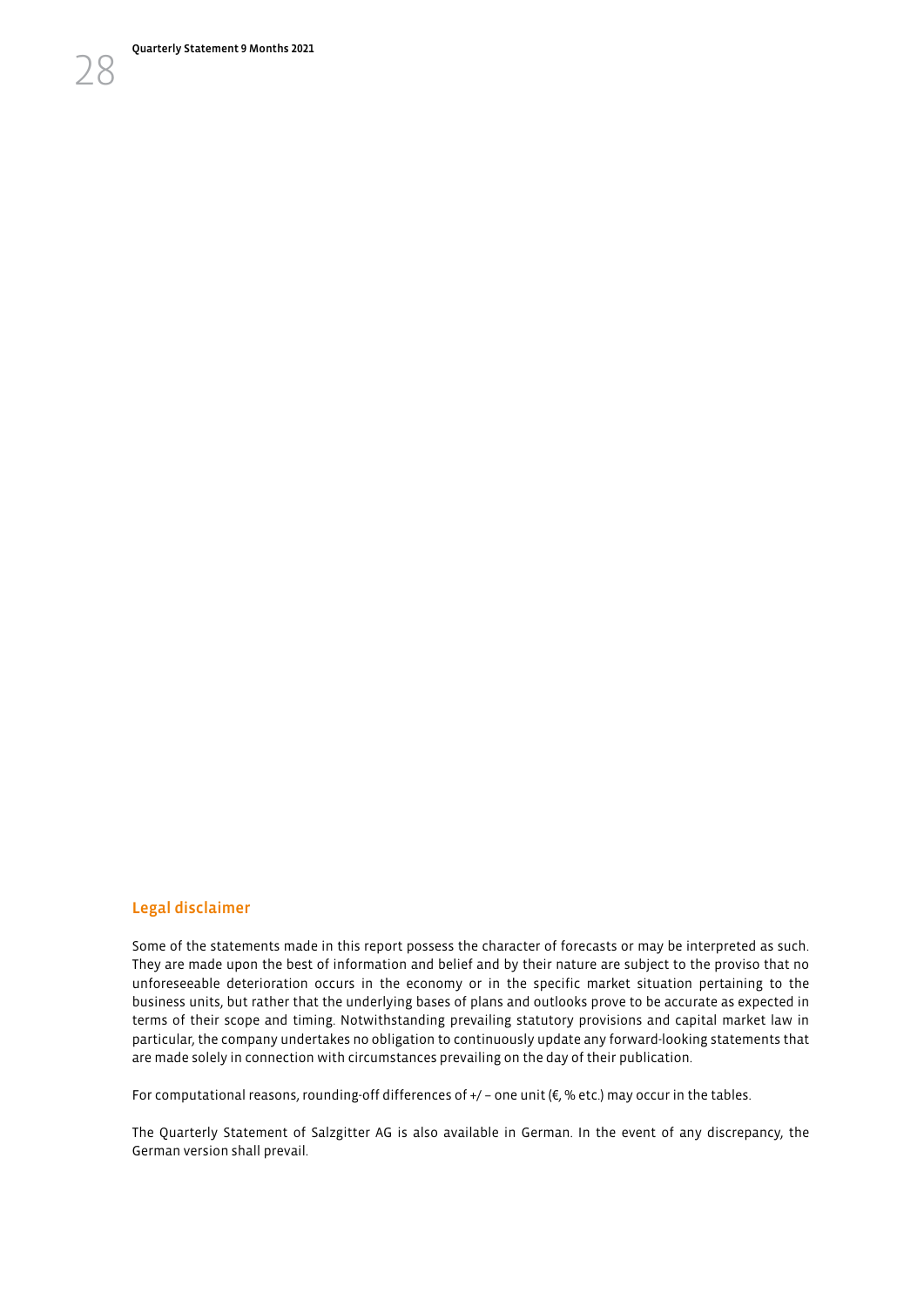## Editorial Details and Contact

#### Contact

SALZGITTER AG Eisenhüttenstraße 99 38239 Salzgitter Germany

Postal address 38223 Salzgitter Germany

Public Relations Telephone: +49 (0)53 41/21-27 01 Telefax: +49 (0)53 41/21-23 02

Investor Relations Telephone: +49 (0)53 41/21-18 52 Telefax: +49 (0)53 41/21-25 70

Publisher SALZGITTER AG

Concept and Design wirDesign Berlin Braunschweig

Editorial Office SALZGITTER AG, Investor Relations

Translation Baker & Company, Munich

This quarterly statement was prepared with the support of the firesys editorial system.